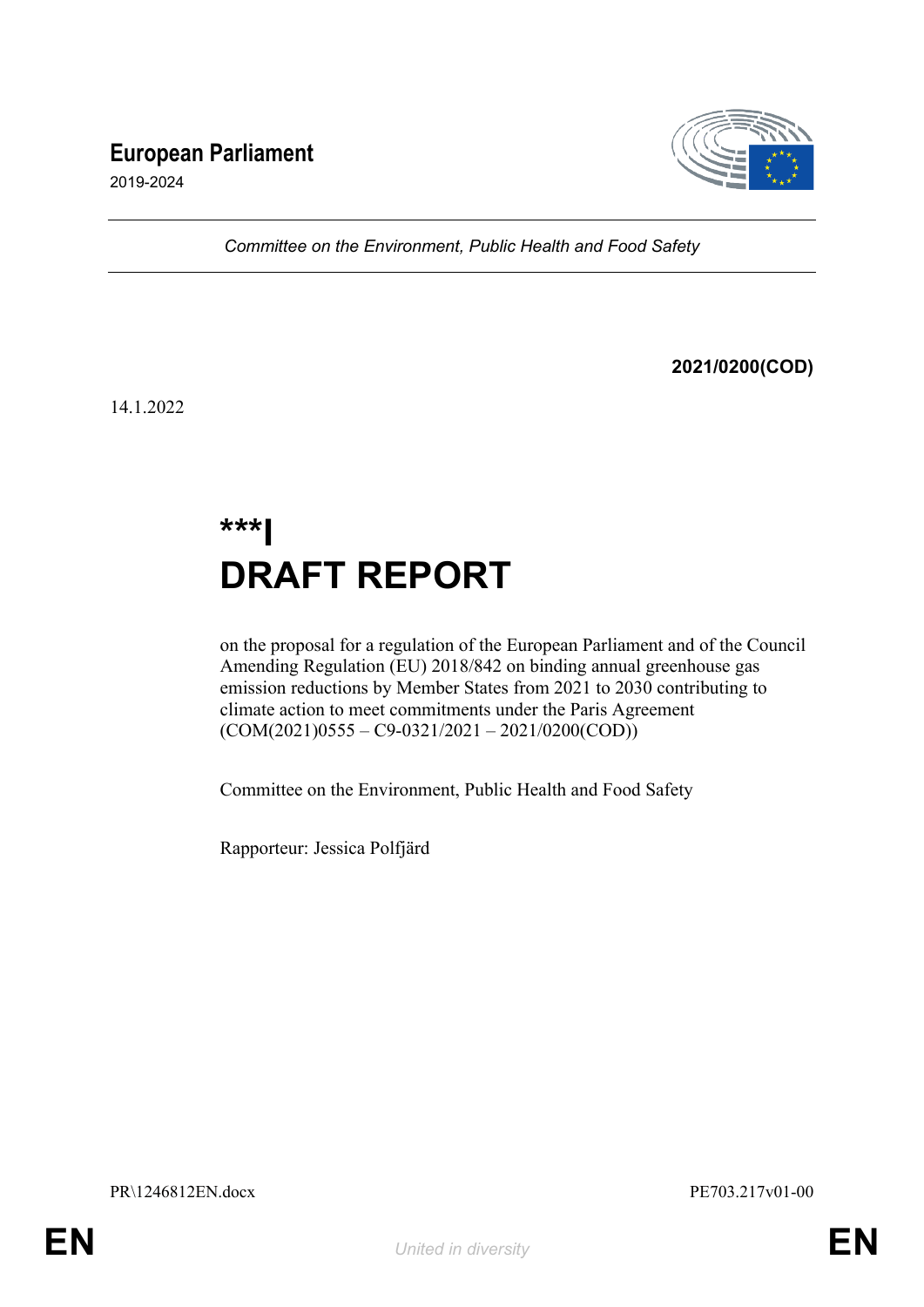#### *Symbols for procedures*

- \* Consultation procedure
- Consent procedure
- \*\*\*I Ordinary legislative procedure (first reading)<br>\*\*\*II Ordinary legislative procedure (second reading)
- \*\*\*II Ordinary legislative procedure (second reading)
- Ordinary legislative procedure (third reading)

(The type of procedure depends on the legal basis proposed by the draft act.)

#### *Amendments to a draft act*

#### **Amendments by Parliament set out in two columns**

Deletions are indicated in *bold italics* in the left-hand column. Replacements are indicated in *bold italics* in both columns. New text is indicated in *bold italics* in the right-hand column.

The first and second lines of the header of each amendment identify the relevant part of the draft act under consideration. If an amendment pertains to an existing act that the draft act is seeking to amend, the amendment heading includes a third line identifying the existing act and a fourth line identifying the provision in that act that Parliament wishes to amend.

#### **Amendments by Parliament in the form of a consolidated text**

New text is highlighted in *bold italics*. Deletions are indicated using either the symbol or strikeout. Replacements are indicated by highlighting the new text in *bold italics* and by deleting or striking out the text that has been replaced.

By way of exception, purely technical changes made by the drafting departments in preparing the final text are not highlighted.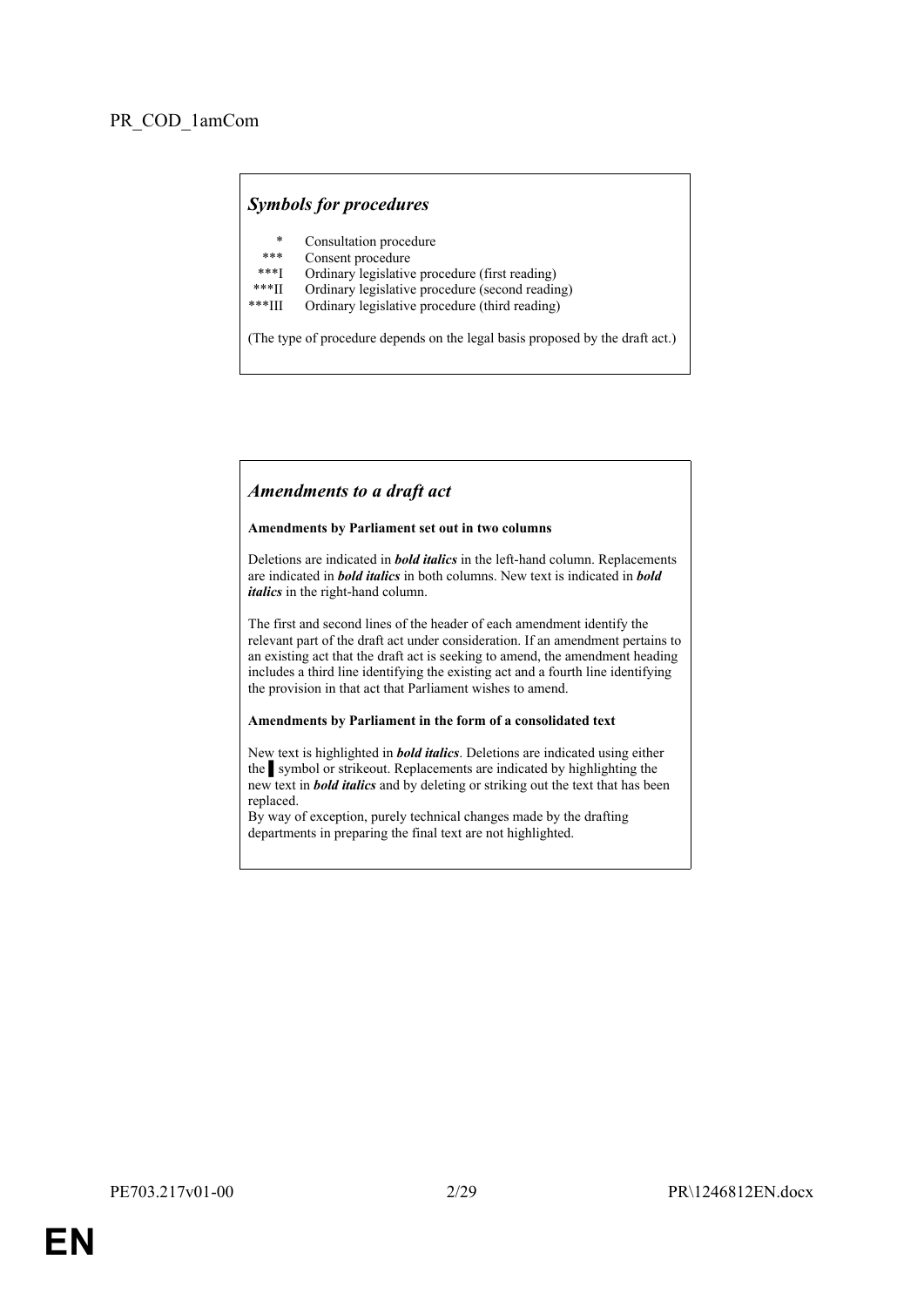# **CONTENTS**

| Page |
|------|
|      |
|      |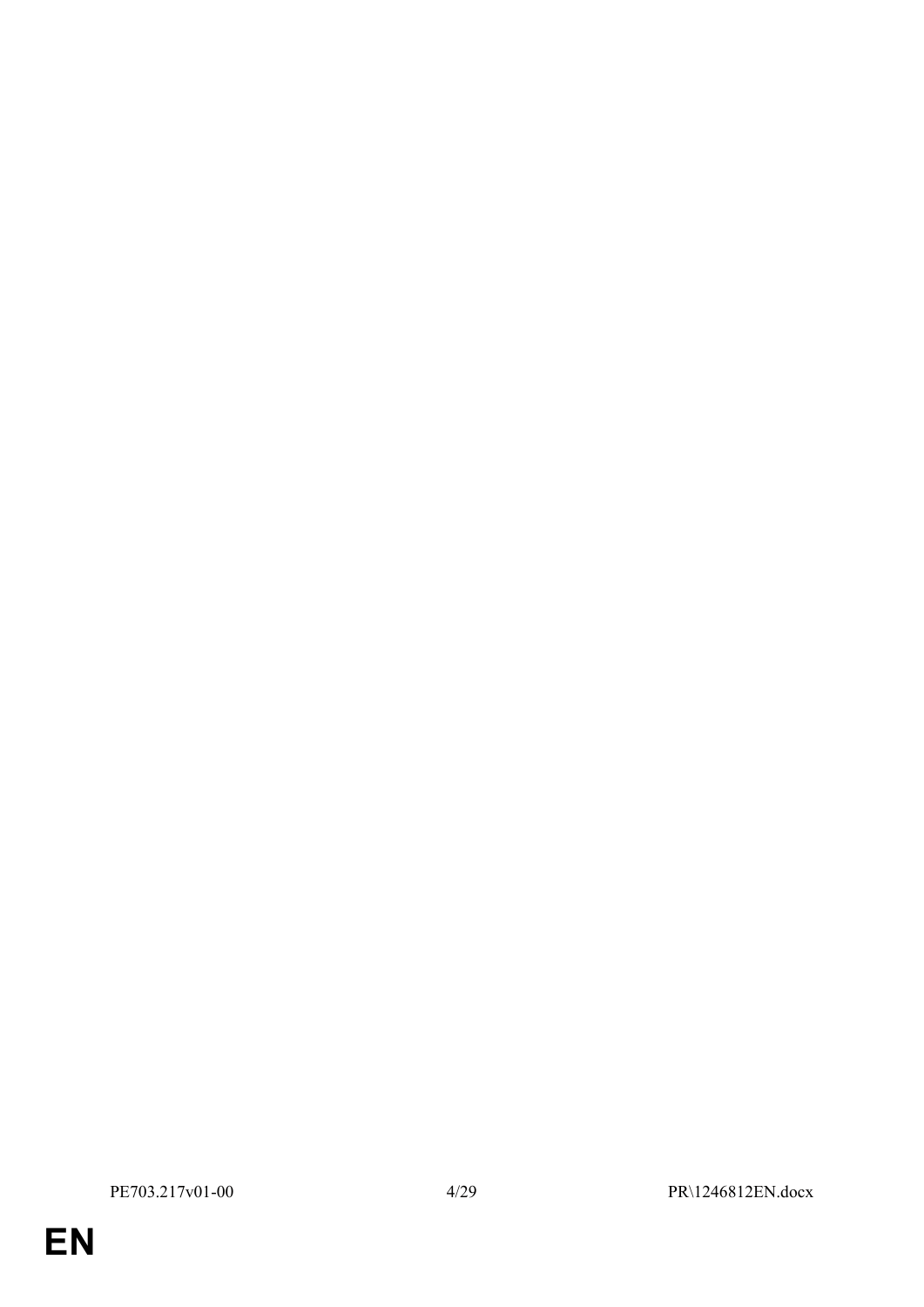# <span id="page-4-0"></span>**DRAFT EUROPEAN PARLIAMENT LEGISLATIVE RESOLUTION**

**on the proposal for a regulation of the European Parliament and of the Council Amending Regulation (EU) 2018/842 on binding annual greenhouse gas emission reductions by Member States from 2021 to 2030 contributing to climate action to meet commitments under the Paris Agreement (COM(2021)0555 – C9-0321/2021 – 2021/0200(COD))**

### **(Ordinary legislative procedure: first reading)**

#### *The European Parliament*,

- having regard to the Commission proposal to Parliament and the Council (COM(2021)0555),
- having regard to Article 294(2) and Article 192(1) of the Treaty on the Functioning of the European Union, pursuant to which the Commission submitted the proposal to Parliament (C9-0321/2021),
- having regard to Article 294(3) of the Treaty on the Functioning of the European Union,
- having regard to the opinion of the European Economic and Social Committee of 8 December 2021<sup>1</sup>,
- having regard to the opinion of the Committee of the Regions of xxx<sup>2</sup>,
- having regard to Rules 59 of its Rules of Procedure,
- having regard to the opinions of the Committee on Agriculture and Rural Development, the Committee on Regional Development and the Committee on Transport and Tourism,
- having regard to the report of the Committee on the Environment, Public Health and Food Safety (A9-0000/2022),
- 1. Adopts its position at first reading hereinafter set out;
- 2. Calls on the Commission to refer the matter to Parliament again if it replaces, substantially amends or intends to substantially amend its proposal;
- 3. Instructs its President to forward its position to the Council, the Commission and the national parliaments.

<sup>&</sup>lt;sup>1</sup> Not yet published in the Official Journal.

<sup>2</sup> Not yet published in the Official Journal.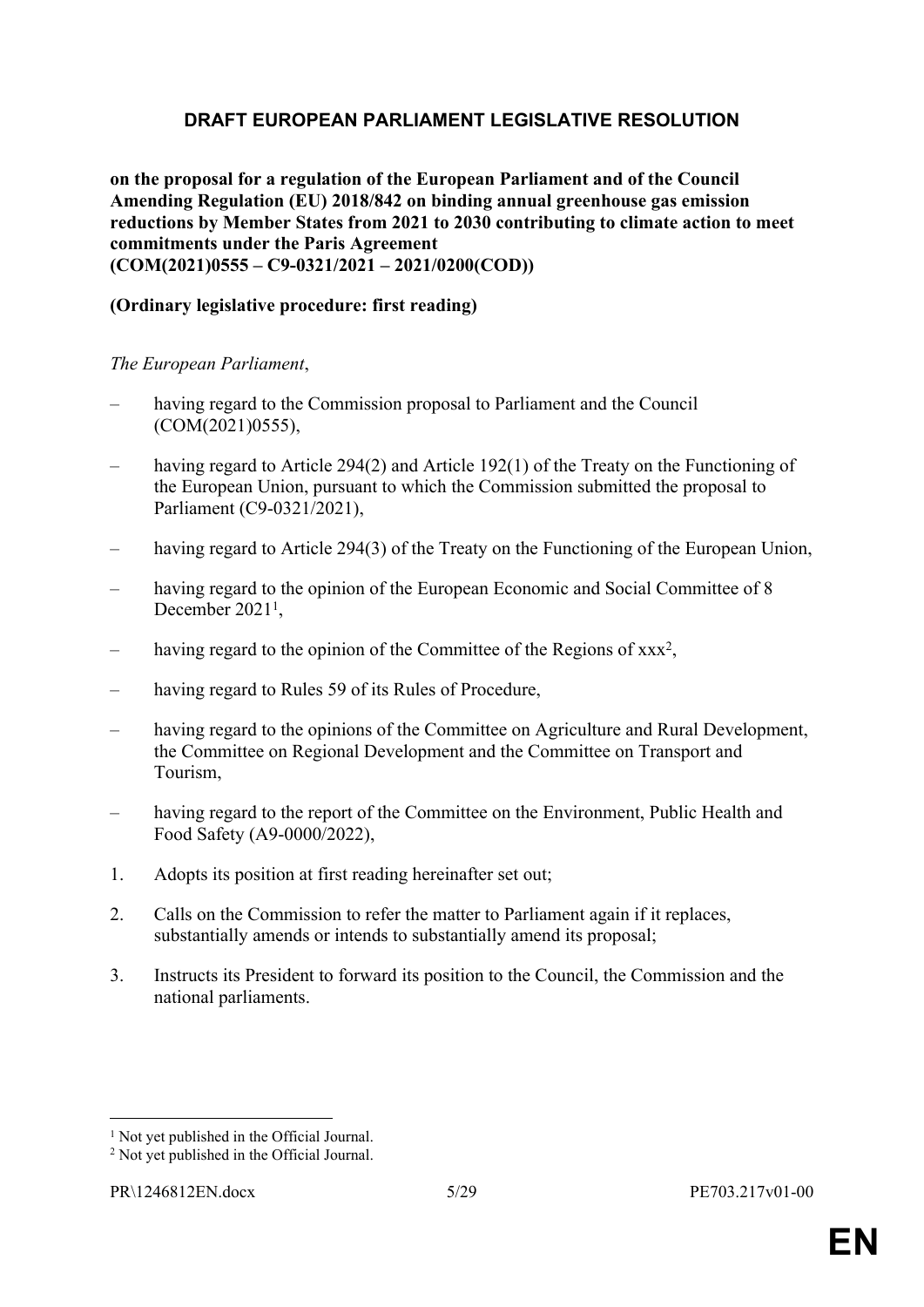#### **Proposal for a regulation Recital 9 a (new)**

*Text proposed by the Commission Amendment*

*(9a) In its amendments to the proposal for a regulation of the European Parliament and of the Council establishing the framework for achieving climate neutrality and amending Regulation (EU) 2018/1999 (the European Climate Law) 1a adopted on 8 October 2020, the European Parliament stated that both the Union and Member States must fully contribute to the achievement of the goals of the Paris Agreement and that each Member State has the responsibility to individually achieve climate neutrality by 2050 at the latest.*

*1a OJ C 395, 29.9.2021, p. 119*

*\_\_\_\_\_\_\_\_\_\_\_\_\_\_\_\_\_\_*

Or. en

#### **Amendment 2**

#### **Proposal for a regulation Recital 10**

#### *Text proposed by the Commission Amendment*

(10) In order to achieve the target of reducing greenhouse gas emissions by 55%, *the* sectors covered by Regulation (EU) 2018/842 will need to reduce their emissions progressively until they reach-40% in 2030, compared to 2005 levels.

(10) In order to achieve the target of reducing greenhouse gas emissions by 55%, *all* sectors covered by Regulation (EU) 2018/842 will need to reduce their emissions progressively until they reach-40% in 2030, compared to 2005 levels.

Or. en

#### **Amendment 3**

#### **Proposal for a regulation Recital 13**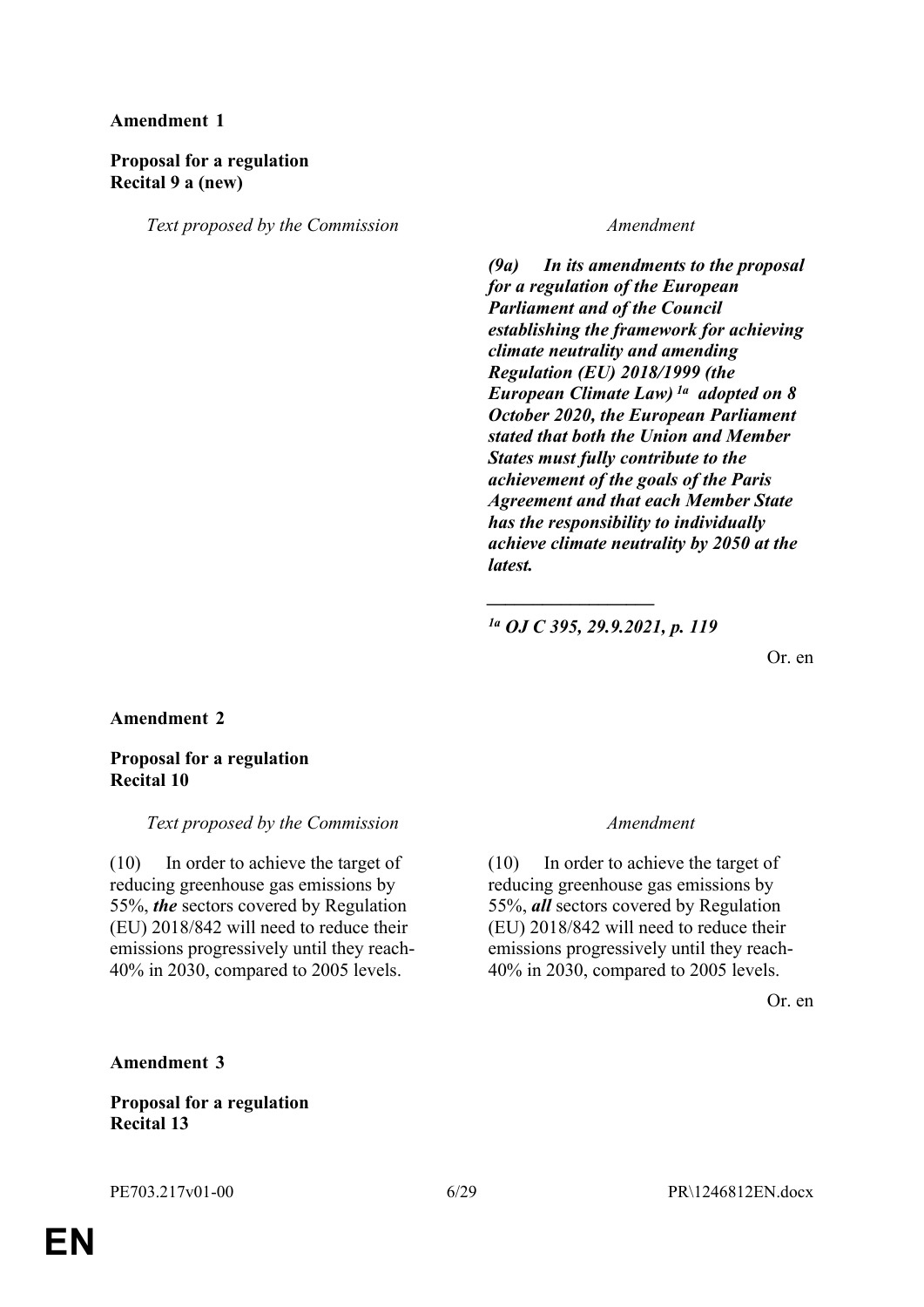#### *Text proposed by the Commission Amendment*

(13) The COVID-19 pandemic has impacted the Union's economy and its level of emissions to a degree that cannot yet be fully quantified. On the other hand, the Union is deploying its largest stimulus package ever, also having a potential impact on the level of emissions. Due to those uncertainties, it is appropriate to review the emissions data in 2025 and, if necessary, readjust the annual emission allocations.

(13) The COVID-19 pandemic has impacted the Union's economy and its level of emissions to a degree that cannot yet be fully quantified. On the other hand, the Union is deploying its largest stimulus package ever, also having a potential impact on the level of emissions. Due to those uncertainties, it is appropriate to review the emissions data in 2025 and, if necessary, readjust the annual emission allocations *without compromising the Regulation's overall climate ambition or the integrity of the contributions by the Member States*.

Or. en

**Amendment 4**

**Proposal for a regulation Recital 14 a (new)**

*Text proposed by the Commission Amendment*

*(14a) Regulation (EU) 2021/1119 of the European Parliament and of the Council1a states that carbon sinks include both natural and technological solutions and that solutions that are based on carbon capture and storage (CCS) and carbon capture and use (CCU) technologies can play a role in decarbonisation. It is therefore appropriate to allow Member States to deduct from their annual emission allowances carbon dioxide removed through carbon capture. To ensure a sufficient ambition in the reduction of emissions, such deduction should be limited to five percent of the annual emission allowances.*

*\_\_\_\_\_\_\_\_\_\_\_\_\_\_\_\_\_\_*

*<sup>1</sup>a Regulation (EU) 2021/1119 of the European Parliament and of the Council of 30 June 2021 establishing the*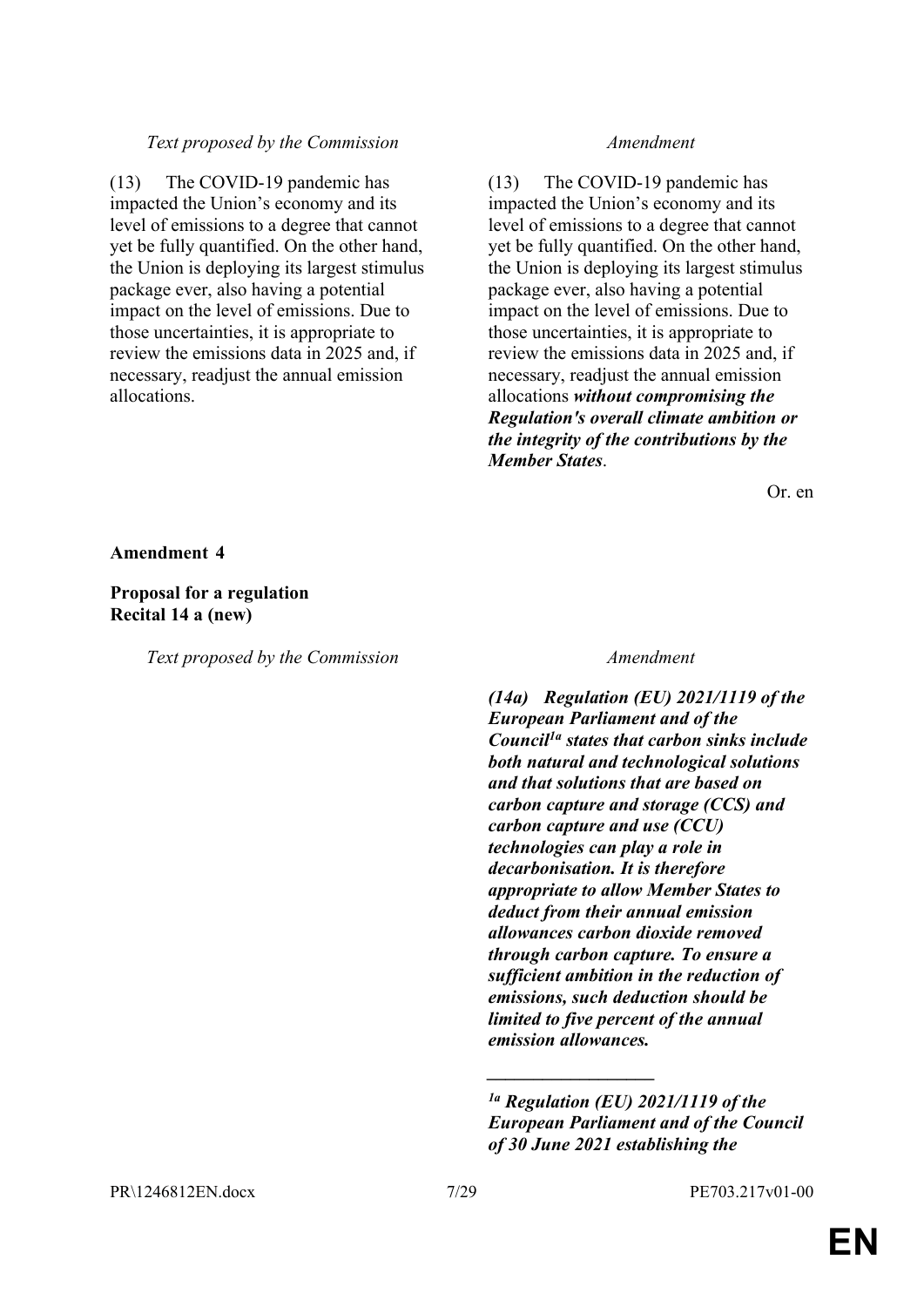*framework for achieving climate neutrality and amending Regulations (EC) No 401/2009 and (EU) 2018/1999 ('European Climate Law'), OJ L 243, 9.7.2021, p. 1.*

Or. en

**Amendment 5**

#### **Proposal for a regulation Recital 18**

*Text proposed by the Commission Amendment*

*(18) The setting of more ambitious targets under Regulation (EU) 2018/841 will decrease the capacity of Member States to generate net removals that can be used for compliance under Regulation (EU) 2018/842. In addition, the split of the use of the LULUCF flexibility into two separate time periods, will further limit the availability of net removals for the purpose of compliance with Regulation (EU) 2018/842. As a result, some Member States may face challenges in meeting their targets under Regulation (EU) 2018/842, while some Member States, the same or other, may generate net removals that cannot be used for compliance with Regulation (EU) 2018/842. As long as the Union objectives as set out in Article 3 of Regulation (EU) 2021/1119 are met, in particular with regard to the maximum limit of the contribution of net removals, it is appropriate to create a new voluntary mechanism, in the form of an additional reserve, that will help adhering Member States to comply with their obligations.*

*deleted*

Or. en

#### **Amendment 6**

**Proposal for a regulation Article 1 – paragraph 1 – point 1**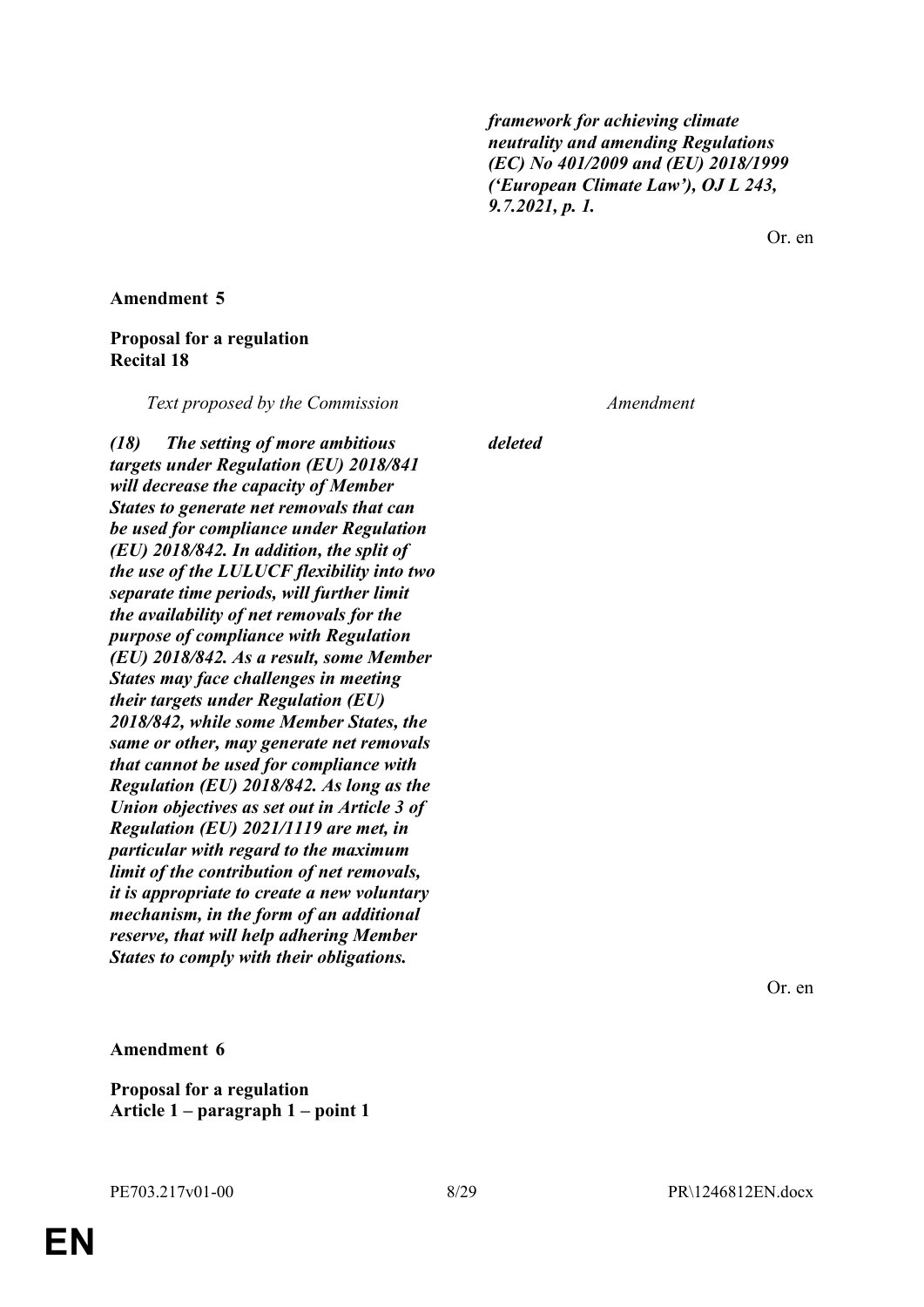Regulation (EU) 2018/842 Article 1

*Text proposed by the Commission Amendment*

(1) *In* Article 1*, "30%"* is replaced by *"40%";*

(1) Article 1 is replaced by *the following:*

*Subject matter*

*This Regulation lays down obligations on Member States with respect to their minimum contributions for the period from 2021 to 2030 to fulfilling the Union's target of reducing its greenhouse gas emissions by 40 % below 2005 levels in 2030 in the sectors covered by Article 2 of this Regulation and contributes to achieving the objectives of the Paris Agreement and Regulation (EU) 2021/11191a. This Regulation also lays down rules on determining annual emission allocations and for the evaluation of Member States' progress towards meeting their minimum contributions.*

*1a Regulation (EU) 2021/1119 of the European Parliament and of the Council of 30 June 2021 establishing the framework for achieving climate neutrality and amending Regulations (EC) No 401/2009 and (EU) 2018/1999 ('European Climate Law'), OJ L 243, 9.7.2021, p. 1.*

 $\overline{\phantom{a}}$  , where  $\overline{\phantom{a}}$ 

Or. en

*Justification*

*It is important to clarify the link between this Regulation and the European Climate Law.*

**Amendment 7**

**Proposal for a regulation Article 1 – paragraph 1 – point 2 a (new)** Regulation (EU) 2018/842 Article  $3$  – point  $3$  a (new)

PR\1246812EN.docx 9/29 PE703.217v01-00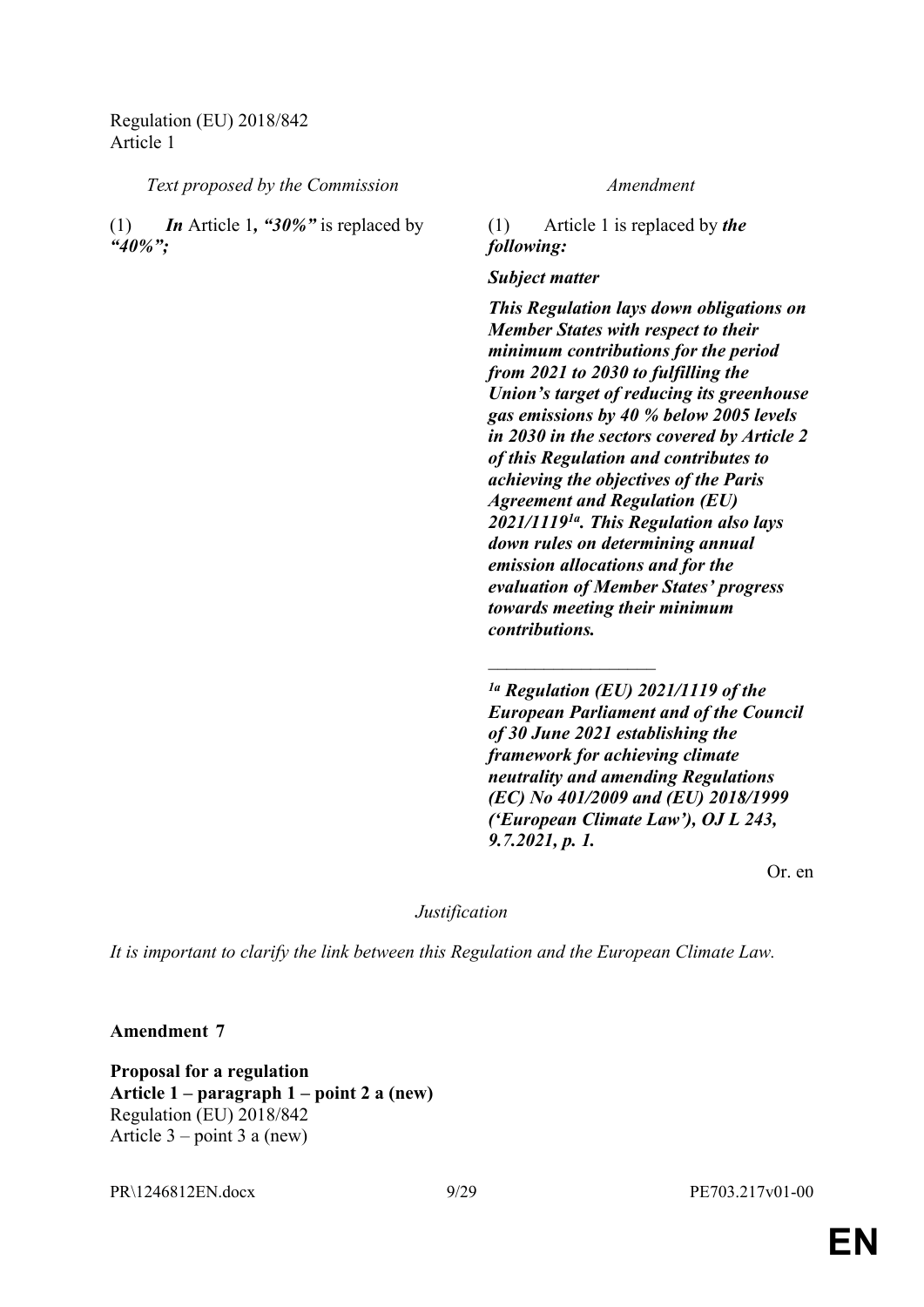*Text proposed by the Commission Amendment*

*(2a) In Article 3 the following point is added:*

*(3a) "Carbon capture removal" means the removal of carbon dioxide from the atmosphere by means other than photosynthesis.*

Or. en

#### *Justification*

*It is appropriate to define Carbon capture removals as different from LULUCF sector removals as both are allowed by the European Climate Law while land based removals are governed by the LULUCF Regulation.*

#### **Amendment 8**

**Proposal for a regulation Article 1 – paragraph 1 – point 3** Regulation (EU) 2018/842 Article 4 – paragraph 3 – subparagraph 4

#### *Text proposed by the Commission Amendment*

For the years 2026 to 2030, it shall determine the annual emission allocations based on the value for the 2005 greenhouse gas emissions of each Member State indicated pursuant to the second subparagraph and on a comprehensive review of the most recent national inventory data for the years 2021, 2022 and 2023 submitted by the Member States pursuant to Article 26 of Regulation (EU) 2018/1999.

For the years 2026 to 2030, it shall determine the annual emission allocations based on the value for the 2005 greenhouse gas emissions of each Member State indicated pursuant to the second subparagraph and on a comprehensive review of the most recent national inventory data for the years 2021, 2022 and 2023 submitted by the Member States pursuant to Article 26 of Regulation (EU) 2018/1999. *The review shall not compromise the Regulation's overall climate ambition or create the risk that any Member State may not reach its target as provided for in Annex I.*

Or. en

#### *Justification*

*The COVID-19 pandemic and the substantial economic stimulus packages it has triggered both warrant a review of the trajectories. However, it is appropriate to clarify already at this*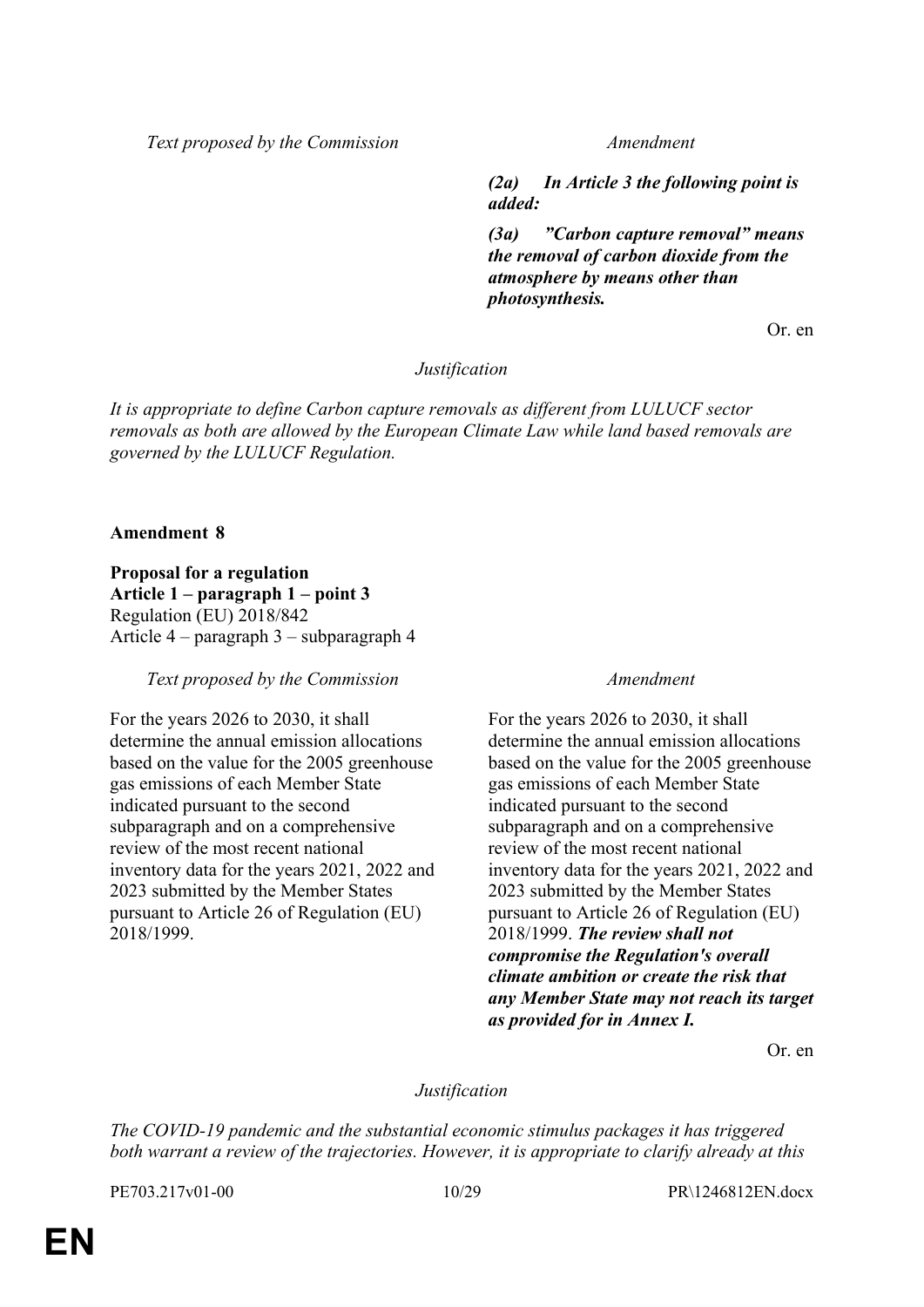*point that a potential revision must not create the risk that any Member State does not meet its target under this Regulation.*

**Amendment 9**

**Proposal for a regulation Article 1 – paragraph 1 – point 3 a (new)** Regulation (EU) 2018/842 Article 5 – paragraphs 1 and 2

*Present text Amendment*

*(3a) In Article 5, paragraphs 1 and 2 are replaced by the following:*

*"1. In respect of the years 2021 to 2029, a Member State may borrow a quantity of up to 5 % from its annual emission allocation for the following year."*

*1. In respect of the years 2021 to 2025, a Member State may borrow a quantity of up to 10 % from its annual emission allocation for the following year.*

*2. In respect of the years 2026 to 2029, a Member State may borrow a quantity of up to 5 % from its annual emission allocation for the following year.*

Or. en

#### *Justification*

*Given the fact that some Member States are already at risk in meeting the targets established under the 2018 revision, the possibility to load too many emission reductions at the end of the period until 2030 would put the 2030 targets at risk of not meeting their targets. Hence, borrowing should be limited to five percent annually in the entire period to not backload emissions reductions in an unsustainable manner.*

**Amendment 10**

**Proposal for a regulation Article 1 – paragraph 1 – point 3 b (new)** Regulation (EU) 2018/842 Article 5 – paragraph 4

*Present text Amendment*

*(3b) In Article 5, paragraph 4 is replaced by the following:*

PR\1246812EN.docx 11/29 PE703.217v01-00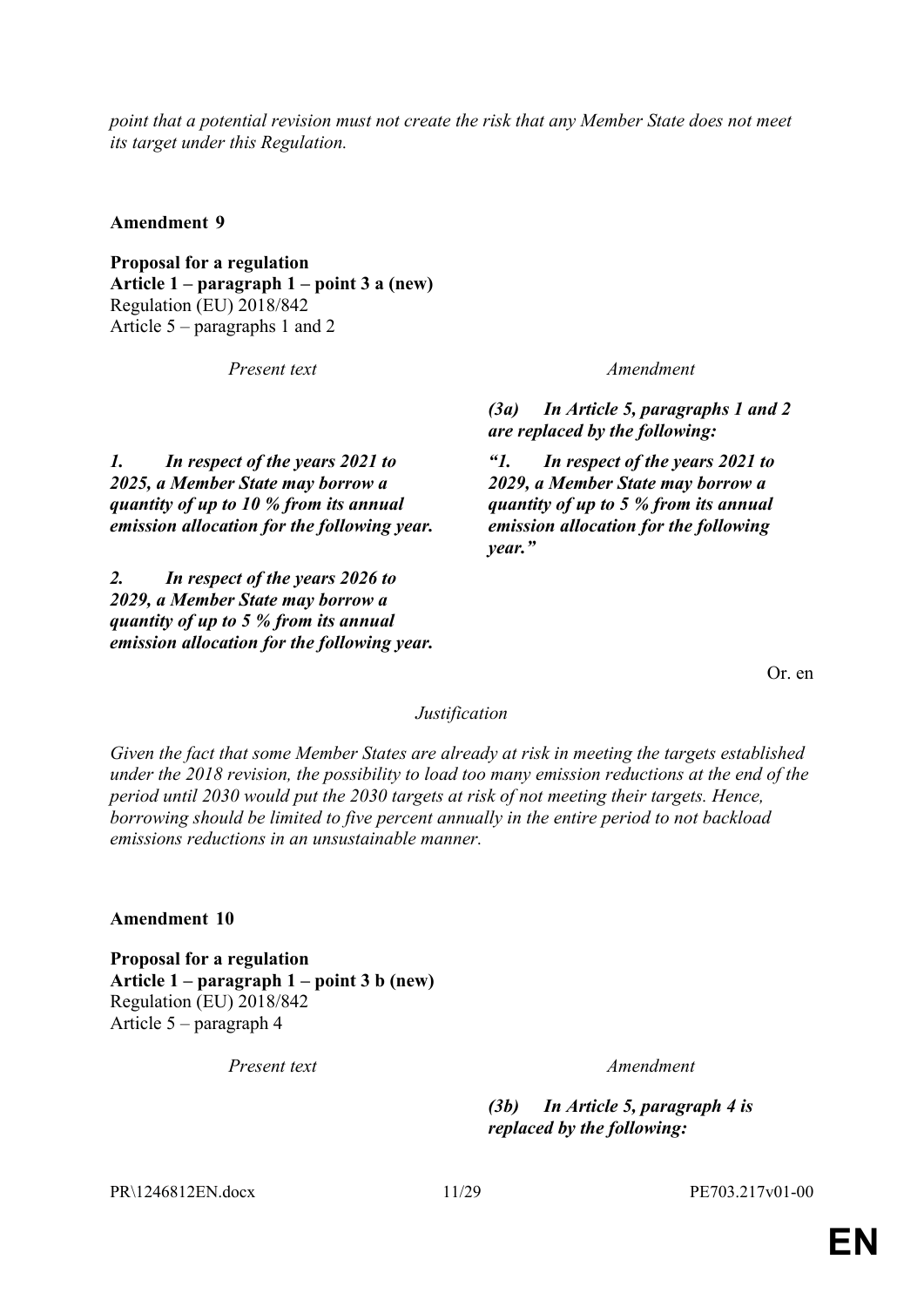4. A Member State may transfer up to 5 % of its annual emission allocation for a given year to other Member States in respect of the years 2021 *to 2025, and up to 10 % in respect of the years 2026* to 2030. The receiving Member State may use that quantity for compliance under Article 9 for the given year or for subsequent years until 2030.

4. A Member State may transfer up to 5 % of its annual emission allocation for a given year to other Member States in respect of the years 2021 to 2030. The receiving Member State may use that quantity for compliance under Article 9 for the given year or for subsequent years until 2030.

Or. en

#### *Justification*

*Too large room for transfers would put the necessary emissions reduction processes in danger. It is necessary to stipulate the individual responsibility of all Member States to make sufficient efforts in meeting their targets.*

#### **Amendment 11**

**Proposal for a regulation Article 1 – paragraph 1 – point 3 c (new)** Regulation (EU) 2018/842 Article 5 – paragraph 6

*Present text Amendment*

6. Member States *may* use revenues generated by transfers of annual emission allocations pursuant to paragraphs 4 and 5 to tackle climate change in the Union or in third countries. Member States shall inform the Commission of any actions taken pursuant to this paragraph.

#### *(3c) In Article 5, paragraph 6 is replaced by the following:*

*"*6. Member States *shall* use revenues generated by transfers of annual emission allocations pursuant to paragraphs 4 and 5 to tackle climate change in the Union or in third countries. Member States shall inform the Commission of any actions taken pursuant to this paragraph.*"*

Or. en

#### **Amendment 12**

**Proposal for a regulation Article 1 – paragraph 1 – point 3 d (new)** Regulation (EU) 2018/842 Article 5 a (new)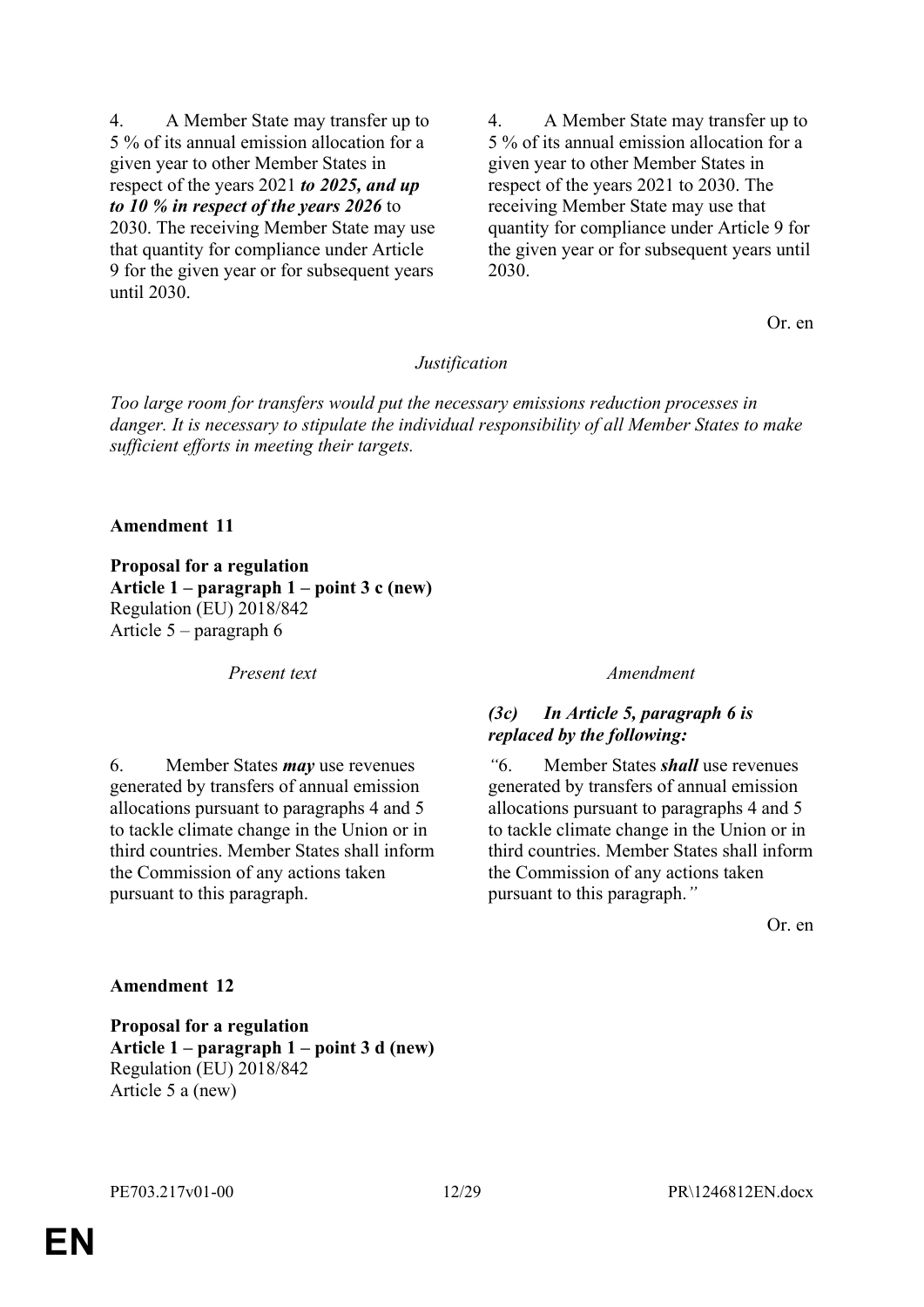*Text proposed by the Commission Amendment*

*(3d) The following article is inserted:*

*'Article 5a*

*Deduction for carbon capture removals*

*1. In respect of the years 2024 to2029, Member States may have certified carbon capture removals on their territory taken into account for the purpose of their compliance with this Regulation. Such removals shall not account for more than 5 % of annual emission allowances for the Member State concerned.*

*2. By 30 June 2023, the Commission shall adopt a delegated act in accordance with Article 13 establishing the methodologies and criteria for certifying carbon capture removals in Member States as well as standards for the audit of such removals.'*

Or. en

#### *Justification*

*The European Climate Law allows for removals other than those through the LULUCF sector. To allow for cost-effective climate action and to incentivise innovation in this field, Member States should be allowed to deduct from their AEAs Carbon capture removals. However, such deductions should not account for more than five percent of annual AEAs for any year to ensure sufficient emissions reductions as the backbone of climate action.*

**Amendment 13**

**Proposal for a regulation Article 1 – paragraph 1 – point 5 a (new)** Regulation (EU) 2018/842 Article 8 – paragraph 1

*Present text Amendment*

1. If the Commission finds, in its annual assessment under *Article 21 of Regulation (EU) No 525/2013* and taking

#### *(5a) In Article 8, paragraph 1 is replaced by the following:*

If the Commission finds, in its annual assessment under *Article 29 of Regulation (EU) No 2018***/***19991a* and taking into

PR\1246812EN.docx 13/29 PE703.217v01-00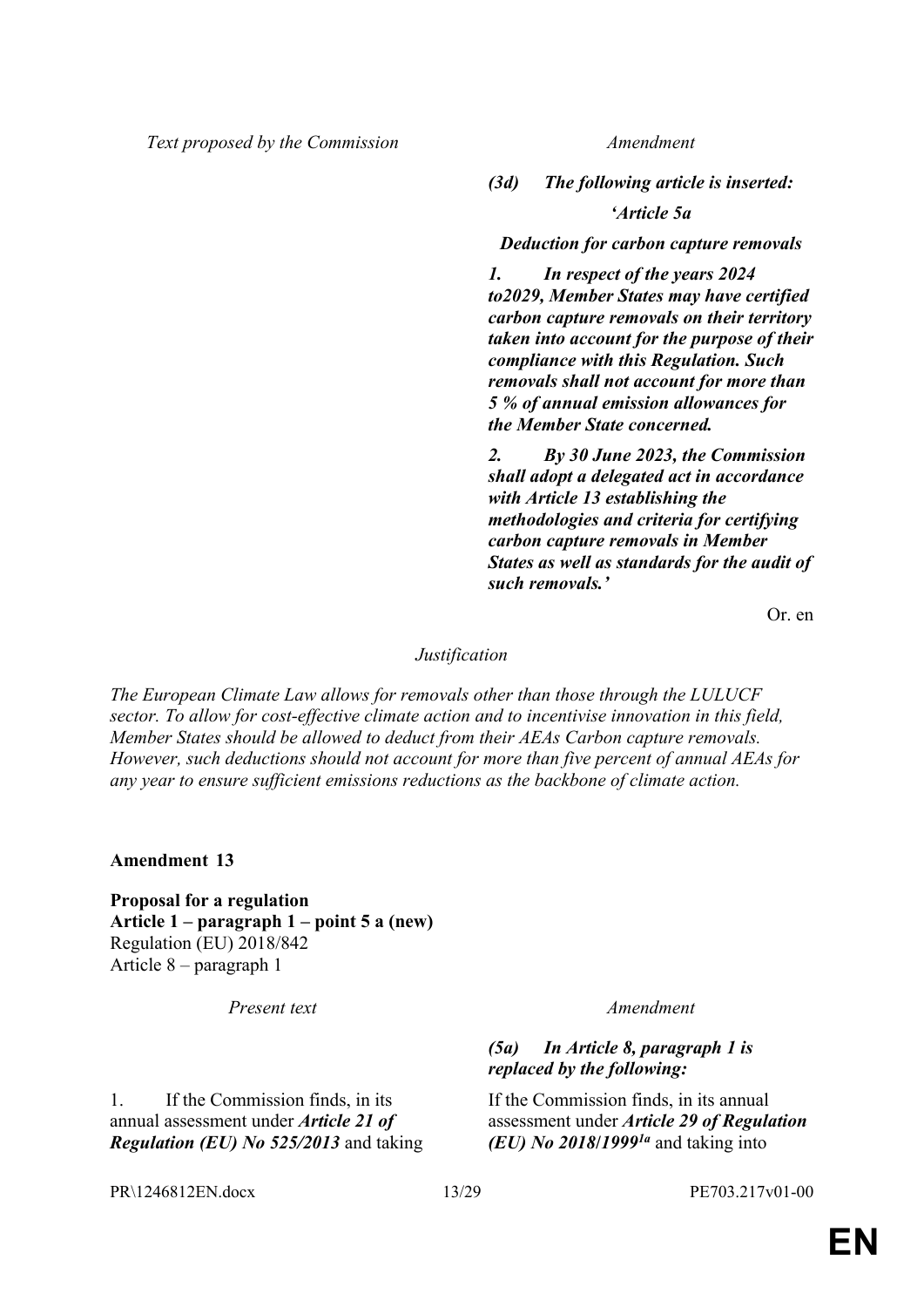into account the intended use of the flexibilities referred to in Articles 5, 6 and 7 of this Regulation, that a Member State is not making sufficient progress towards meeting its obligations under Article 4 of this Regulation, that Member State shall, within three months, submit to the Commission a corrective action plan that includes:

*(a)* additional actions that the Member State shall implement in order to meet its specific obligations under Article 4 of this Regulation, through domestic policies and measures and the implementation of Union action

*(b)* a strict timetable for implementing such actions, which enables the assessment of annual progress in implementation.

account the intended use of the flexibilities referred to in Articles 5, 6 and 7 of this Regulation, that a Member State is not making sufficient progress towards meeting its obligations under Article 4 of this Regulation, that Member State shall, within three months, submit to the Commission a corrective action plan that includes:

#### *(a) an explanation as to why the Member State has failed to meet its obligations under Article 4 of this Regulation;*

*(b)* additional actions that the Member State shall implement in order to meet its specific obligations under Article 4 of this Regulation, through domestic policies and measures and the implementation of Union action;

*(c)* a strict timetable for implementing such actions, which enables the assessment of annual progress in implementation.

*\_\_\_\_\_\_\_\_\_\_\_\_\_\_\_\_\_\_*

*1a Regulation (EU) 2018/1999 of the European Parliament and of the Council of 11 December 2018 on the Governance of the Energy Union and Climate Action, amending Regulations (EC) No 663/2009 and (EC) No 715/2009 of the European Parliament and of the Council, Directives 94/22/EC, 98/70/EC, 2009/31/EC, 2009/73/EC, 2010/31/EU, 2012/27/EU and 2013/30/EU of the European Parliament and of the Council, Council Directives 2009/119/EC and (EU) 2015/652 and repealing Regulation (EU) No 525/2013 of the European Parliament and of the Council (OJ L 328, 21.12.2018, p. 1).*

Or. en

#### *Justification*

*It should be necessary for Member States to explain why they have not met their targets in order to strengthen public trust in the climate efforts under this Regulation.*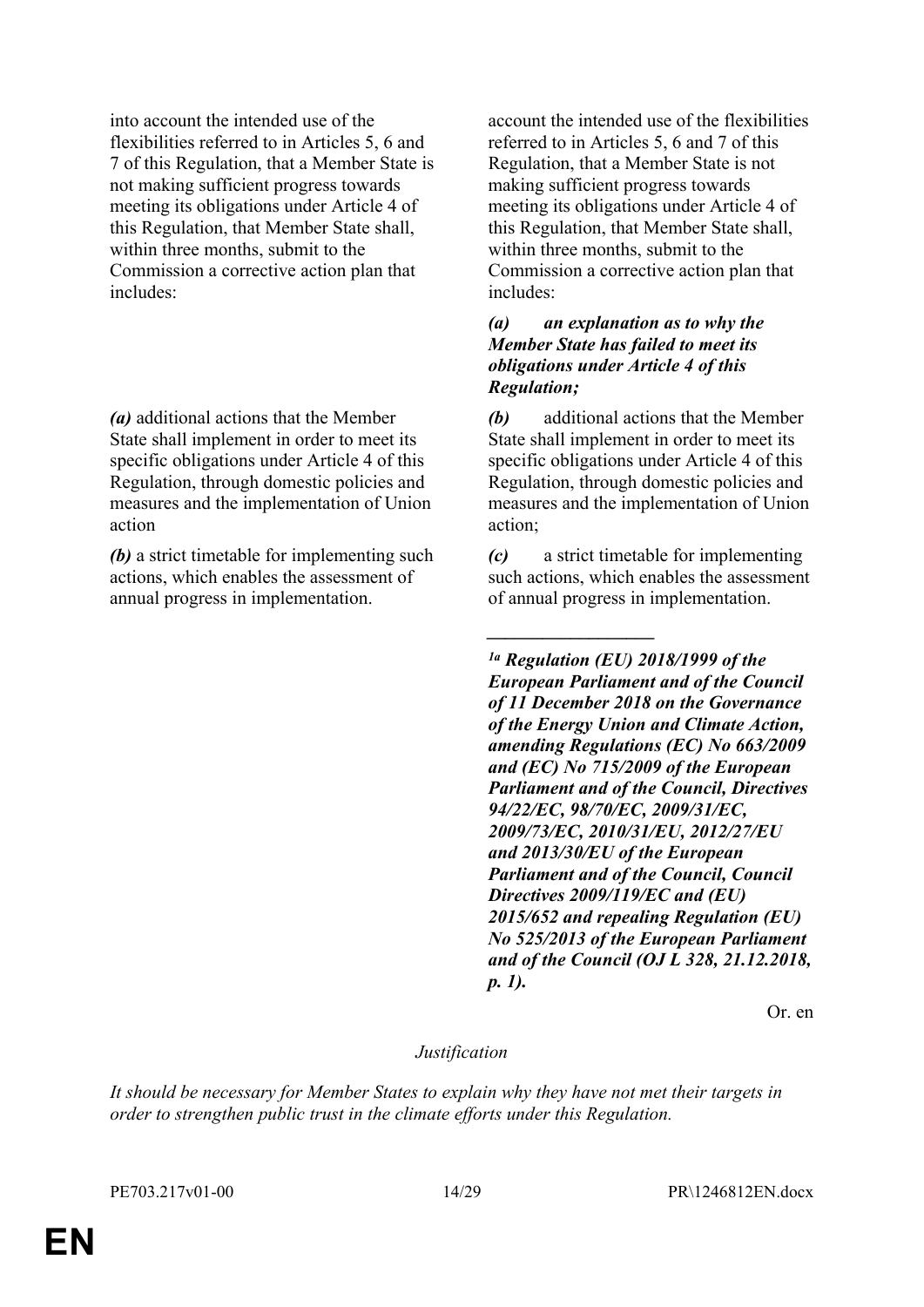**Proposal for a regulation Article 1 – paragraph 1 – point 5 b (new)** Regulation (EU) 2018/842 Article 8 – paragraph 3 a (new)

*Text proposed by the Commission Amendment*

*(5b) In Article 8, the following paragraph is added:*

*3a. The corrective action plans and Commission opinions referred to in the first and third paragraphs shall be accessible to the public.*

Or. en

#### *Justification*

*There should be strengthened public accountability for those Member State governments that do not meet the targets.*

#### **Amendment 15**

**Proposal for a regulation Article 1 – paragraph 1 – point 5 c (new)** Regulation (EU) 2018/842 Article 9 – paragraph 1 – point (a)

*Text proposed by the Commission Amendment*

*(5c) In Article 9, paragraph 1, point (a) is deleted.*

Or. en

#### **Amendment 16**

**Proposal for a regulation Article 1 – paragraph 1 – point 6 a (new)** Regulation (EU) 2018/842 Article 9 – paragraph 2 a (new)

PR\1246812EN.docx 15/29 PE703.217v01-00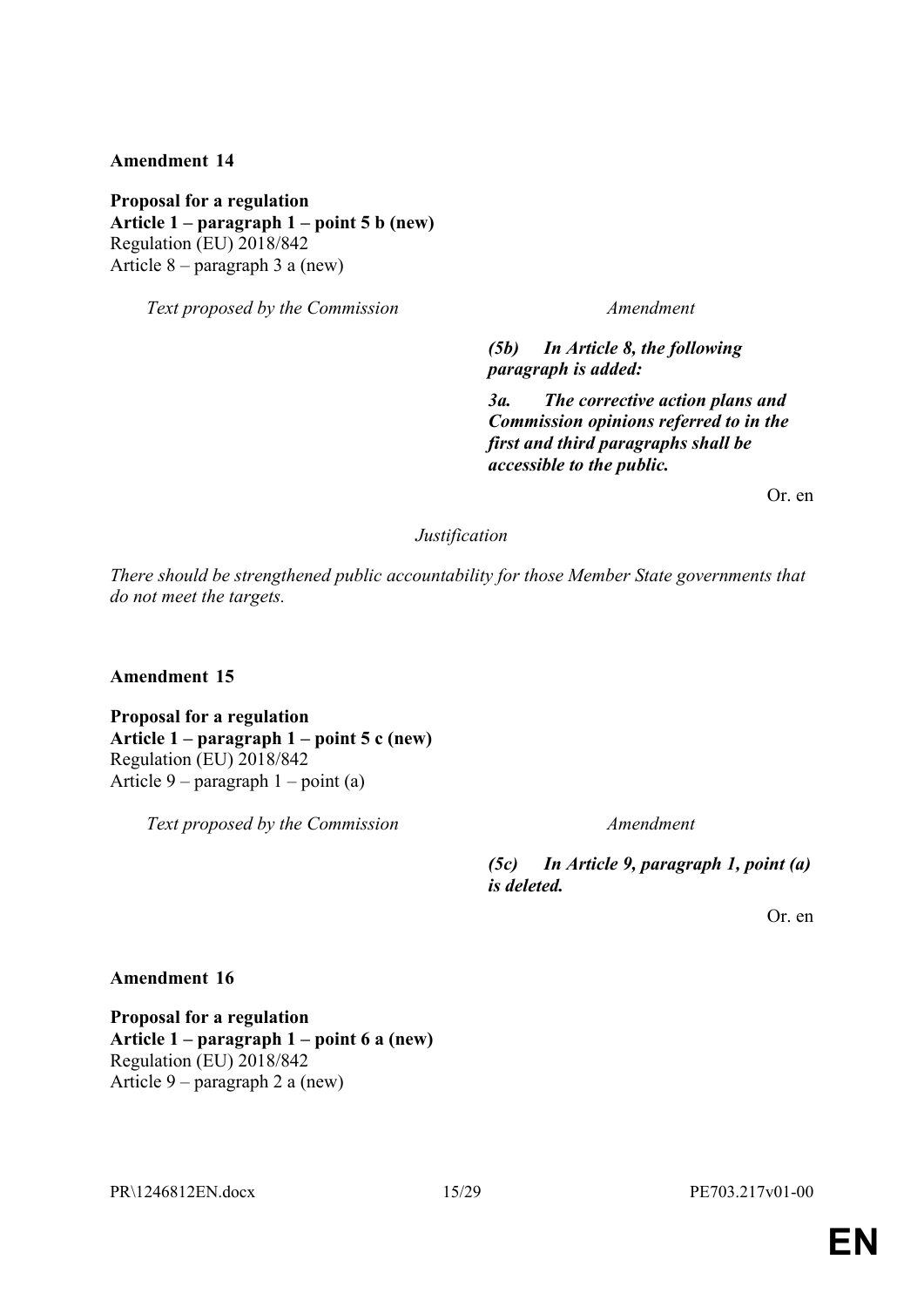#### *(6a) In Article 9, the following paragraph is added:*

*2a. In 2027 and 2032, if the reviewed greenhouse gas emissions of a Member State exceed its annual emission allocation for any specific year of the period, taking into account paragraph 2 of this Article and the flexibilities used pursuant to Articles 5, 6 and 7, a financial penalty shall be imposed on the Member State concerned for every tonne of CO<sup>2</sup> equivalent in excess of its allocation. The penalty shall be calculated as the average of the closing prices of EU ETS allowances for a tonne of CO2 equivalent on the common auction platform in accordance with the procedures laid down in Commission Regulation (EU) No 1031/20101a for the past three years multiplied by a factor of 1,25.*

*Half the revenue from any penalties imposed shall be assigned to the fund established by Article 10a (8) of Directive 2003/87/EC of the European Parliament and of the Council1b and half to action on Union level towards Climate Change Mitigation and Adaptation as defined by Regulation (EU) 2021/783 of the European Parliament and of the Council1c, establishing a Programme for the Environment and Climate Action (the 'LIFE Programme') for the period of the multiannual financial framework 2021 to 2027, or any successor programme. Where appropriate, the Commission shall submit to the European Parliament and Council relevant legislative proposals to ensure that such revenue will be used for the said purpose.*

*\_\_\_\_\_\_\_\_\_\_\_\_\_\_\_*

*<sup>1</sup>a Commission Regulation (EU) No 1031/2010 of 12 November 2010 on the timing, administration and other aspects of auctioning of greenhouse gas emission*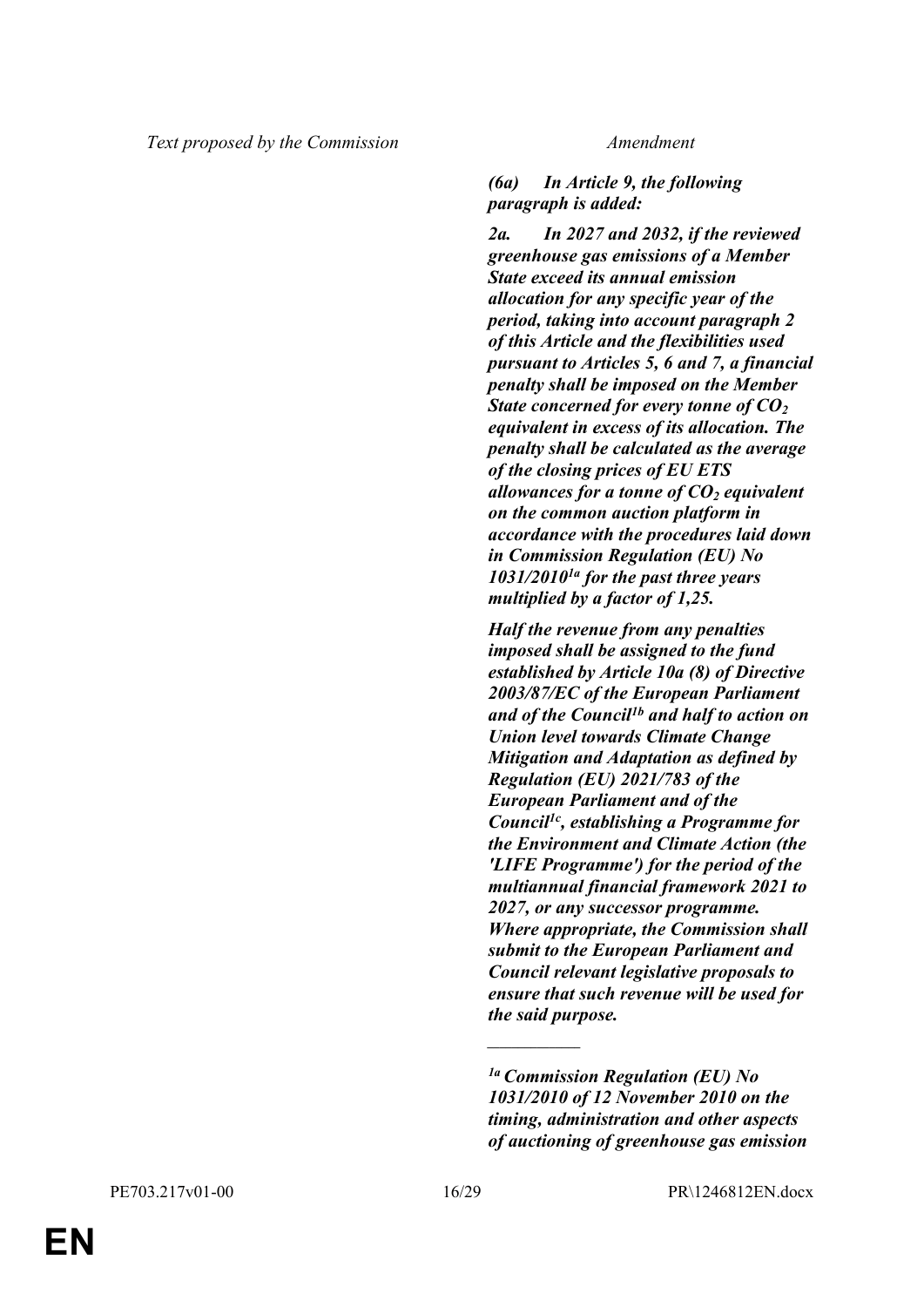*allowances pursuant to Directive 2003/87/EC of the European Parliament and of the Council establishing a scheme for greenhouse gas emission allowances trading within the Community (OJ L 302, 18.11.2010, p. 1).*

*1b Directive 2003/87/EC of the European Parliament and of the Council of 13 October 2003 establishing a scheme for greenhouse gas emission allowance trading within the Community and amending Council Directive 96/61/EC (OJ L 275, 25.10.2003, p. 32).*

*1c Regulation (EU) 2021/783 of the European Parliament and of the Council of 29 April 2021 establishing a Programme for the Environment and Climate Action (LIFE), and repealing Regulation (EU) No 1293/2013 (OJ L 172, 17.5.2021, p. 53).*

Or. en

#### *Justification*

*It is necessary to set down a foreseeable financial consequence for Member States that do not meet the targets at this point rather through an infringement procedure with unforeseeable consequences. The price should be equal to the average ETS price for the preceding three years and a surplus of 25 percent to ensure this is not just seen as an extra flexibility. In order to ensure the environmental rather than fiscal nature of such a penalty, it is appropriate to establish that revenues go to decarbonisation of the EU economy and Climate action on EU level as failures to reach the targets are an externality for all Member States.*

**Amendment 17**

**Proposal for a regulation Article 1 – paragraph 1 – point 6 b (new)** Regulation (EU) 2018/842 Article 11

*Text proposed by the Commission Amendment*

*(6b) Article 11 is deleted.*

Or. en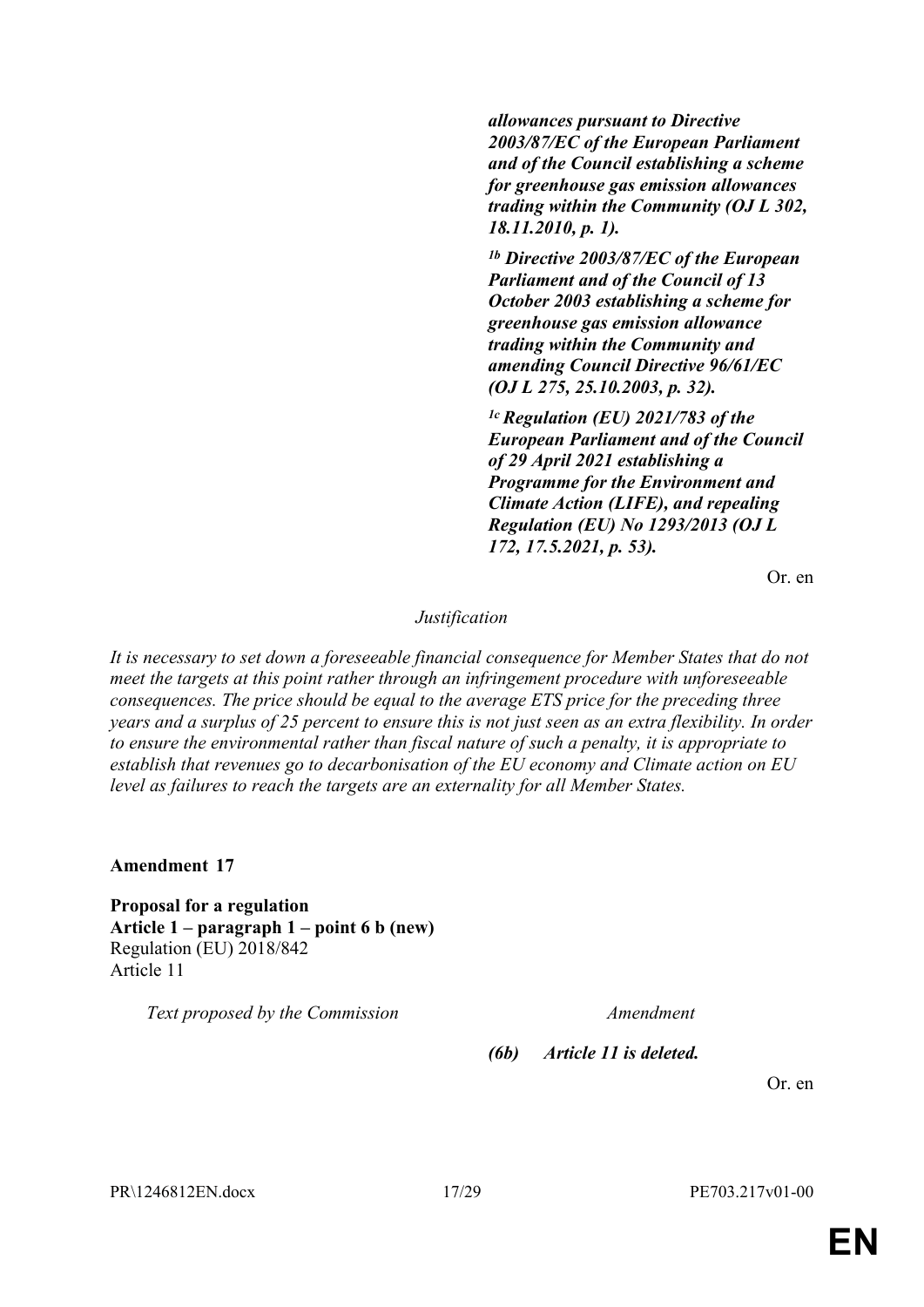**Proposal for a regulation Article 1 – paragraph 1 – point 7** Regulation (EU) 2018/842 Article 11a

*Text proposed by the Commission Amendment*

# *(7) The following article is inserted: deleted*

#### *'Article 11a*

#### *Additional reserve*

*1. If, by 2030, the Union has reduced net greenhouse gas emissions by at least 55% compared to 1990 levels in compliance with Article 3 of Regulation (EU) 2021/1119 of the European Parliament and of the Council\*\*, and taking into account the maximum limit of the contribution of net removals, an additional reserve shall be established in the Union Registry.*

*2. Member States which decide to neither contribute nor benefit from the additional reserve shall notify their decision to the Commission no later than six months after the entry into force of this Regulation.*

*3. The additional reserve shall consist of the net removals that participating Member States have generated in the period 2026 to 2030 in excess of their respective targets pursuant to Regulation (EU) 2018/841, after deduction of both of the following:*

*(a) any flexibilities used under Articles 11 to 13b of Regulation (EU) 2018/841;*

*(b) the quantities taken into account for compliance pursuant to Article 7 of this Regulation.*

*4. If an additional reserve is set up pursuant to paragraph 1, a participating Member State may benefit from it if the following conditions are fulfilled:*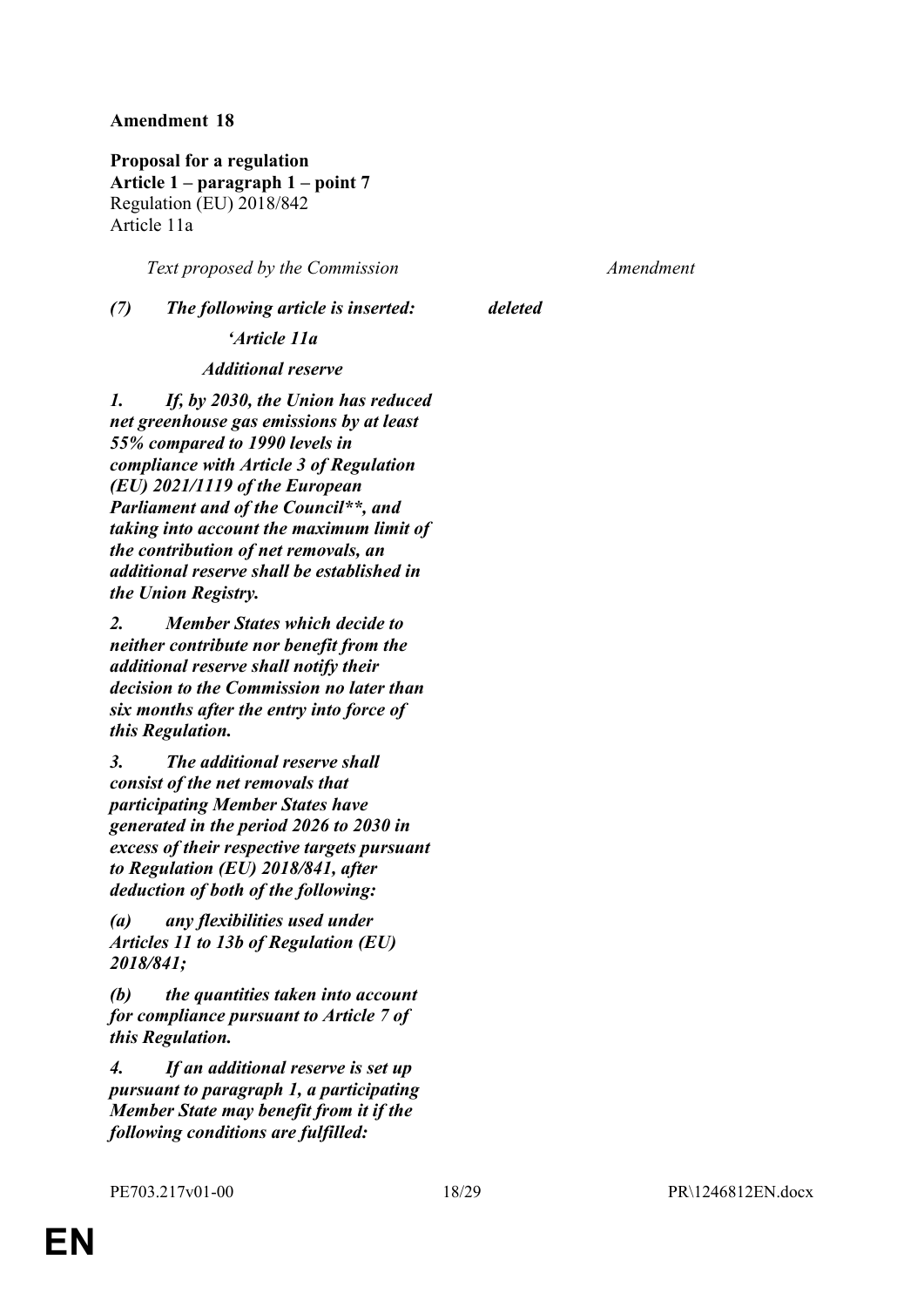*(a) the greenhouse gas emissions of the Member State exceed its annual emission allocations in the period from 2026 to 2030;*

*(b) the Member State has exhausted the flexibilities pursuant to Article 5(2) and (3);*

*(c) the Member State has made the maximum use possible of net removals in accordance with Article 7, even if that quantity does not reach the level set in Annex III; and*

*(d) the Member State has made no net transfers to other Member States under Article 5.*

*5. If a Member States fulfils the conditions set out in paragraph 4, it shall receive an additional quantity from the additional reserve up to its shortfall to be used for compliance under Article 9.*

*If the resulting collective quantity to be received by all of the Member States which fulfil the conditions set out in paragraph 4 of this Article exceeds the quantity allocated to the additional reserve under paragraph 3 of this Article, the quantity to be received by each of those Member States shall be reduced on a pro rata basis.'*

Or. en

#### *Justification*

*It is appropriate to lay down the indivdiual responsibility of each and every Member State to reduce emissions. Hence, a separate reserve for some Member States should not be needed.*

*\_\_\_\_\_\_\_\_\_\_\_\_*

*<sup>\*\*</sup> Regulation (EU) 2021/1119 of the European Parliament and of the Council of 30 June 2021 establishing the framework for achieving climate neutrality and amending Regulations (EC) No 401/2009 and (EU) 2018/1999 ('European Climate Law') (OJ L 243, 9.7.2021, p. 1).'*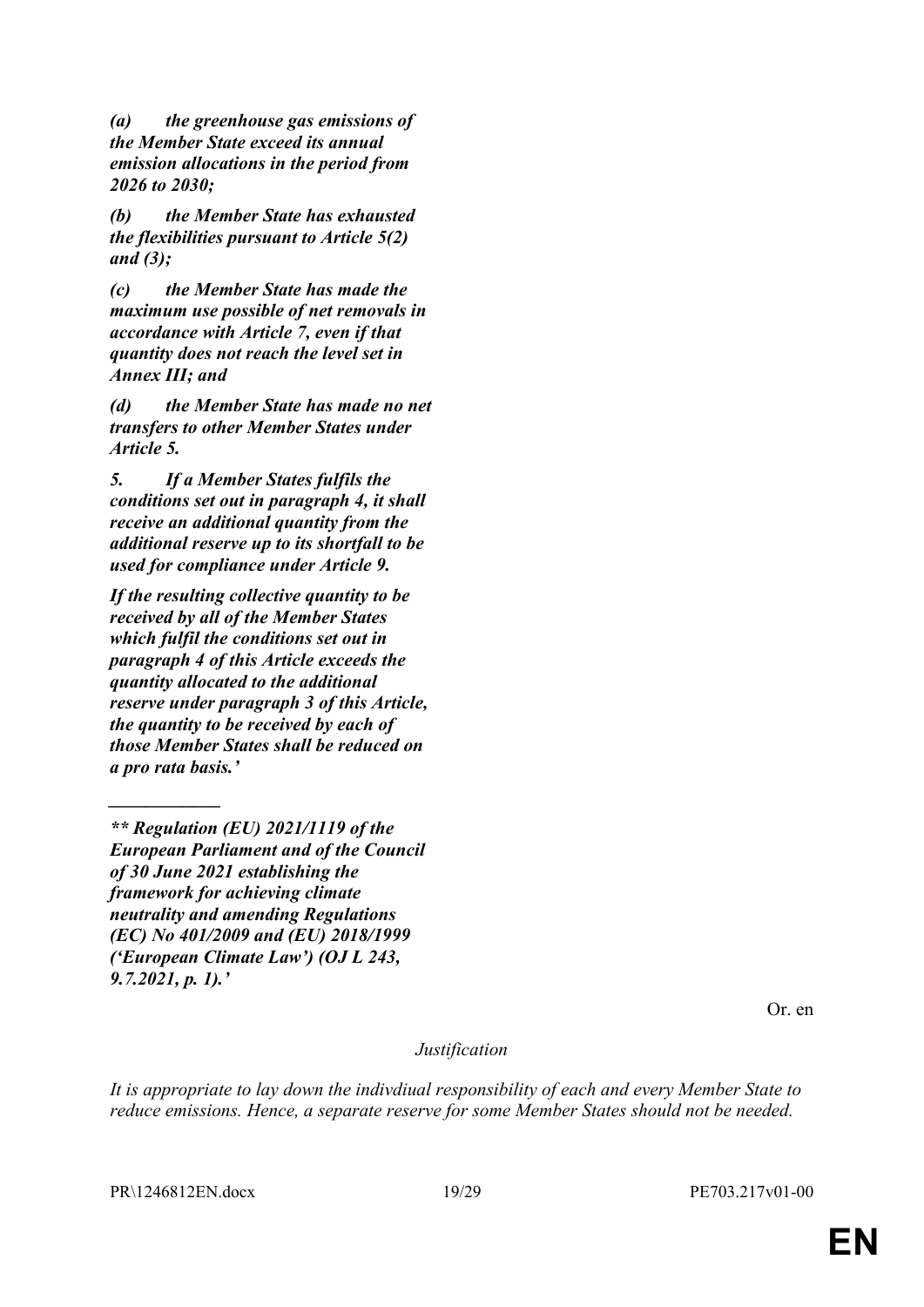**Proposal for a regulation Article 1 – paragraph 1 – point 7 a (new)** Regulation (EU) 2018/842 Article 13

*Present text Amendment*

#### Article 13 Article 13

#### Exercise of the delegation Exercise of the delegation

1. The power to adopt delegated acts is conferred on the Commission subject to the conditions laid down in this Article.

2. The power to adopt delegated acts referred to in Articles 7(2) and 12(1) shall be conferred on the Commission for a period of five years from 9 July 2018. The Commission shall draw up a report in respect of the delegation of power not later than nine months before the end of the five-year period. The delegation of power shall be tacitly extended for periods of an identical duration, unless the European Parliament or the Council opposes such extension not later than three months before the end of each period.

3. The delegation of powers referred to in Articles  $7(2)$  and  $12(1)$  may be revoked at any time by the European Parliament or by the Council. A decision to revoke shall put an end to the delegation of the power specified in that decision. It shall take effect the day following the publication of the decision in the *Official Journal of the European Union* or at a later date specified therein. It shall not affect the validity of any delegated acts already in force.

4. Before adopting a delegated act, the Commission shall consult experts designated by each Member State in accordance with the principles laid down in the Interinstitutional Agreement of 13

*(7a) Article 13 is replaced by the following:*

1. The power to adopt delegated acts is conferred on the Commission subject to the conditions laid down in this Article.

2. The power to adopt delegated acts referred to in Articles  $5a(2)$ ,  $7(2)$  and  $12(1)$ shall be conferred on the Commission for a period of five years from 9 July 2018. The Commission shall draw up a report in respect of the delegation of power not later than nine months before the end of the five-year period. The delegation of power shall be tacitly extended for periods of an identical duration, unless the European Parliament or the Council opposes such extension not later than three months before the end of each period.

3. The delegation of powers referred to in Articles *5a(2),* 7(2) and 12(1) may be revoked at any time by the European Parliament or by the Council. A decision to revoke shall put an end to the delegation of the power specified in that decision. It shall take effect the day following the publication of the decision in the Official Journal of the European Union or at a later date specified therein. It shall not affect the validity of any delegated acts already in force.

4. Before adopting a delegated act, the Commission shall consult experts designated by each Member State in accordance with the principles laid down in the Interinstitutional Agreement of 13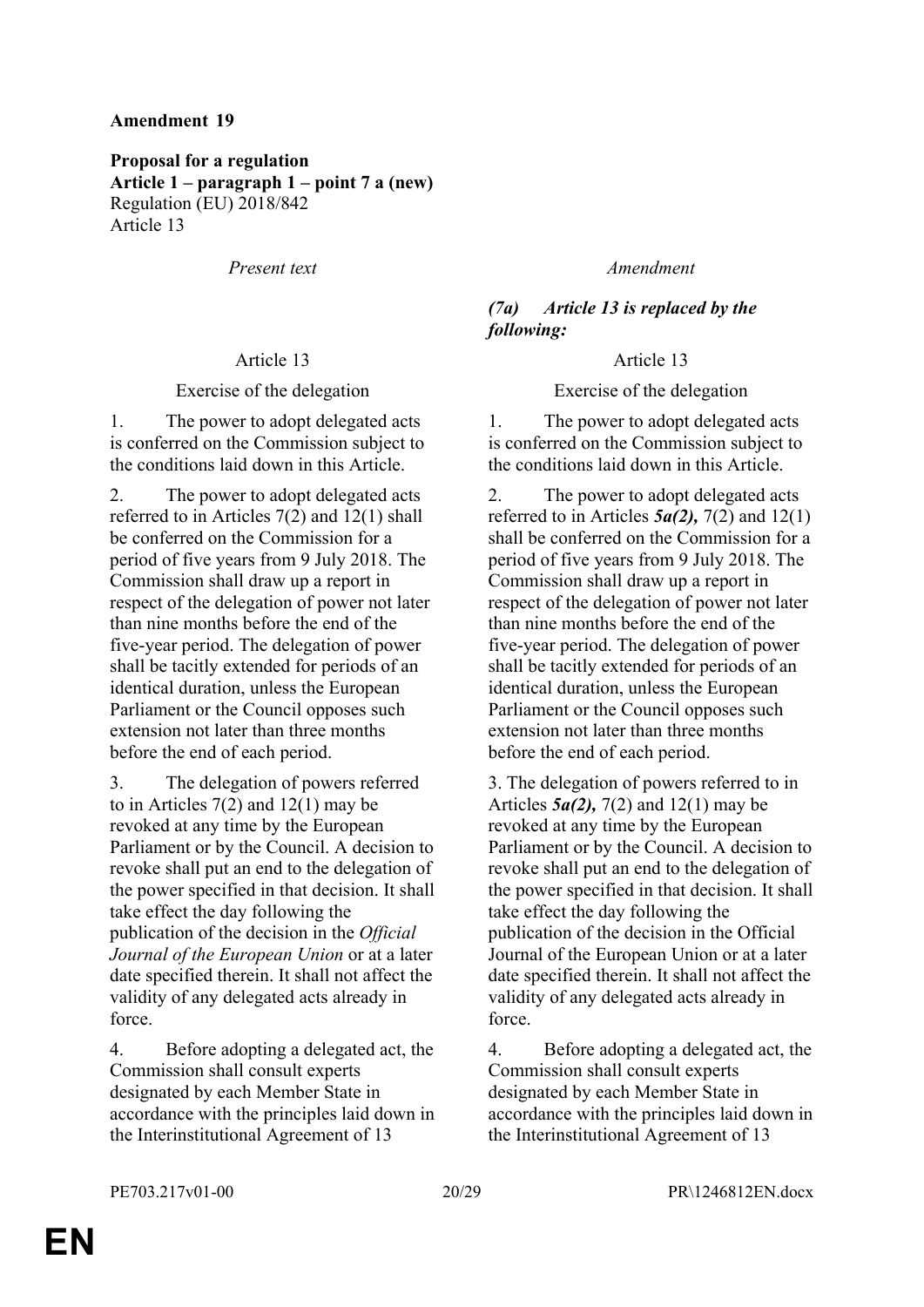April 2016 on Better Law-Making. April 2016 on Better Law-Making.

5. As soon as it adopts a delegated act, the Commission shall notify it simultaneously to the European Parliament and to the Council.

6. A delegated act adopted pursuant to Articles 7(2) and 12(1) shall enter into force only if no objection has been expressed either by the European Parliament or by the Council within a period of two months of notification of that act to the European Parliament and to the Council or if, before the expiry of that period, the European Parliament and the Council have both informed the Commission that they will not object. That period shall be extended by two months at the initiative of the European Parliament or of the Council.

5. As soon as it adopts a delegated act, the Commission shall notify it simultaneously to the European Parliament and to the Council.

6. A delegated act adopted pursuant to Articles *5a(2),* 7(2) and 12(1) shall enter into force only if no objection has been expressed either by the European Parliament or by the Council within a period of two months of notification of that act to the European Parliament and to the Council or if, before the expiry of that period, the European Parliament and the Council have both informed the Commission that they will not object. That period shall be extended by two months at the initiative of the European Parliament or of the Council.

Or. en

#### **Amendment 20**

**Proposal for a regulation Article 1 – paragraph 1 – point 7 b (new)** Regulation (EU) 2018/842 Article 15 – paragraph 1

*Present Text Amendment*

1. This Regulation shall be kept under review taking into account, inter alia, evolving national circumstances, the manner in which all sectors of the economy contribute to the reduction of greenhouse gas emissions, international developments and efforts undertaken to achieve the longterm objectives of the Paris Agreement.

#### *(7b) In Article 15, paragraph 1 is replaced by the following:*

1. This Regulation shall be kept under review taking into account, inter alia, evolving national circumstances, the manner in which all sectors of the economy contribute to the reduction of greenhouse gas emissions, international developments and efforts undertaken to achieve the longterm objectives of the Paris Agreement *and Regulation (EU) 2021/1119.*

Or. en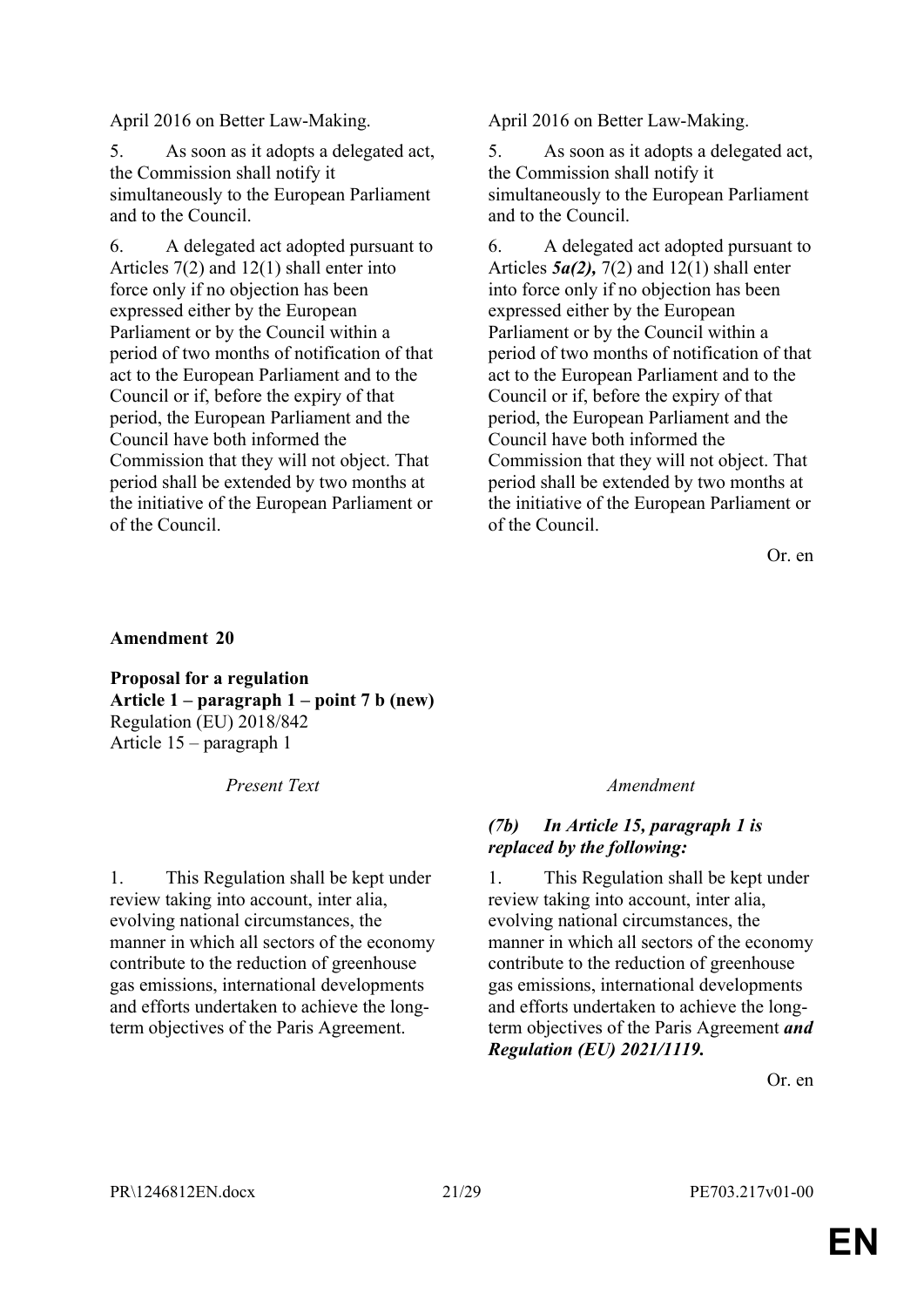**Proposal for a regulation Article 1 – paragraph 1 – point 7 c (new)** Regulation (EU) 2018/842 Article 15 – paragraph 2

*Present Text Amendment*

2. The Commission shall submit a report to the European Parliament and to the Council, within six months of each global stocktake agreed under Article 14 of the Paris Agreement, on the operation of this Regulation, including the balance between supply and demand for annual emission allocations, as well as on the contribution of this Regulation to the Union's overall 2030 greenhouse gas emission reduction target and its contribution to the goals of the Paris Agreement, in particular with regard to the need for additional Union policies and measures in view of the necessary greenhouse gas emission reductions by the Union and its Member States, including a post-2030 framework, and may make proposals if appropriate.

Those reports shall take into account the strategies prepared pursuant to *Article 4 of Regulation (EU) No 525/2013* with a view to contributing to the formulation of a long-term Union strategy.

#### *(7c) In Article 15, paragraph 2 is replaced by the following:*

2. The Commission shall submit a report to the European Parliament and to the Council, within six months of each global stocktake agreed under Article 14 of the Paris Agreement, on the operation of this Regulation, including the balance between supply and demand for annual emission allocations, as well as on the contribution of this Regulation to the Union's overall 2030 greenhouse gas emission reduction target and its contribution to the goals of the Paris Agreement *and Regulation (EU) 2021/1119,* in particular with regard to the need for additional Union policies and measures in view of the necessary greenhouse gas emission reductions by the Union and its Member States, including a post-2030 framework, and may make proposals if appropriate*.*

Those reports shall take into account the strategies prepared pursuant to *Article 15 of Regulation (EU) No 2018/1999* with a view to contributing to the formulation of a long-term Union strategy.

Or. en

#### **Amendment 22**

**Proposal for a regulation Article 1 – paragraph 1 – point 7 d (new)** Regulation (EU) 2018/842 Article 15 a (new)

*Text proposed by the Commission Amendment*

*(7d) The following article is inserted:*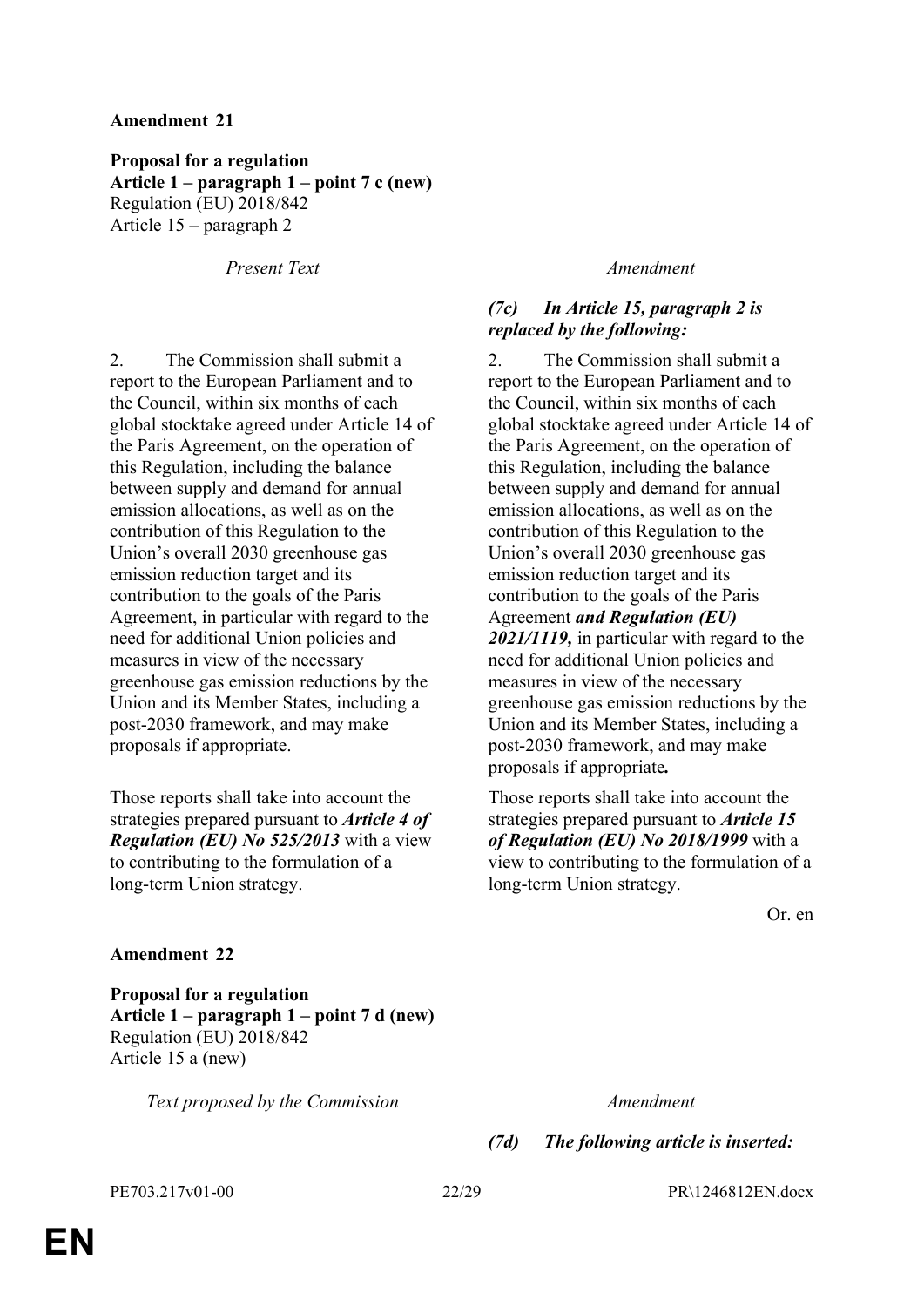*Article 15a*

*Alignment with Union and Member States climate neutrality objective*

*1. By 31 December 2026, the Commission shall submit a report to the European Parliament and the Council which sets out:*

*(a) the suitability of the current national targets under Annex I as regards their contribution to the objective of climate neutrality by 2050 under Regulation (EU) 2021/1119 in a costeffective manner;*

*(b) a pathway for each Member State that provides a reduction path of greenhouse gas emissions covered by this Regulation that is compatible with the objective of climate neutrality for every Member State with minimum divergence between all Member States reaching that objective*

*2. Based on the report referred to in paragraph 1, the Commission shall, if appropriate, submit one or more legislative proposals to achieve the objectives referred to in paragraph 1.*

Or. en

**Amendment 23**

**Proposal for a regulation Article 1 – paragraph 1 – point 8 a (new)** Regulation (EU) 2018/842 Annex II

*Text proposed by the Commission Amendment*

*(8a) Annex II to Regulation (EU) 2018/842 is replaced by the text in the Annex to this Regulation;*

Or. en

PR\1246812EN.docx 23/29 PE703.217v01-00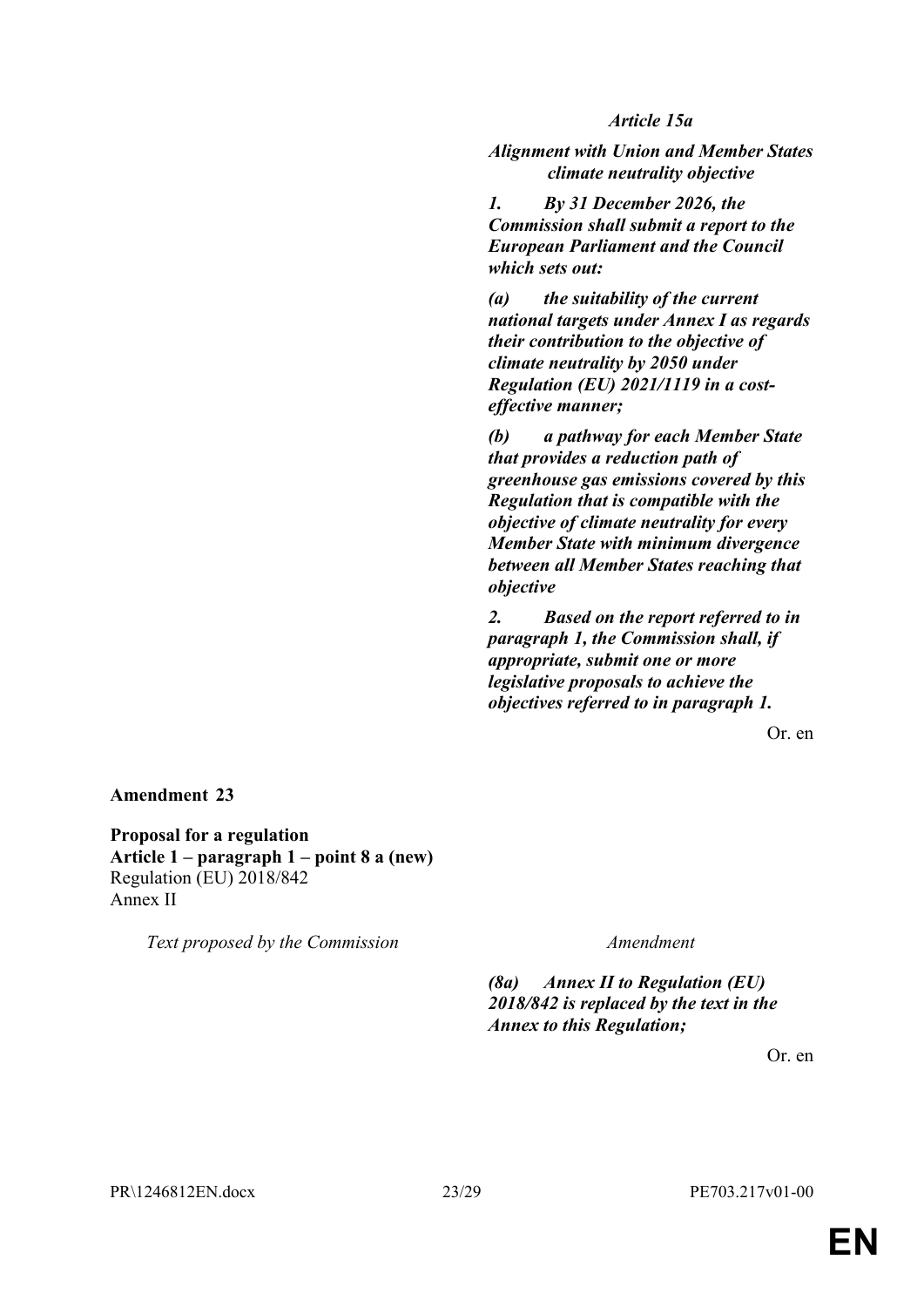**Proposal for a regulation Article 1 – paragraph 1 – point 9** Regulation (EU) 2018/842 Annex II – row 5

*Text proposed by the Commission Amendment*

*(9) In Annex II the entry for Malta is replaced by the following: deleted*

*[...]*

Or. en

*Justification*

*Moved to amendment on Annex II.*

**Amendment 25**

**Proposal for a regulation Annex I a (new)** Regulation (EU) 2018/842 Annex II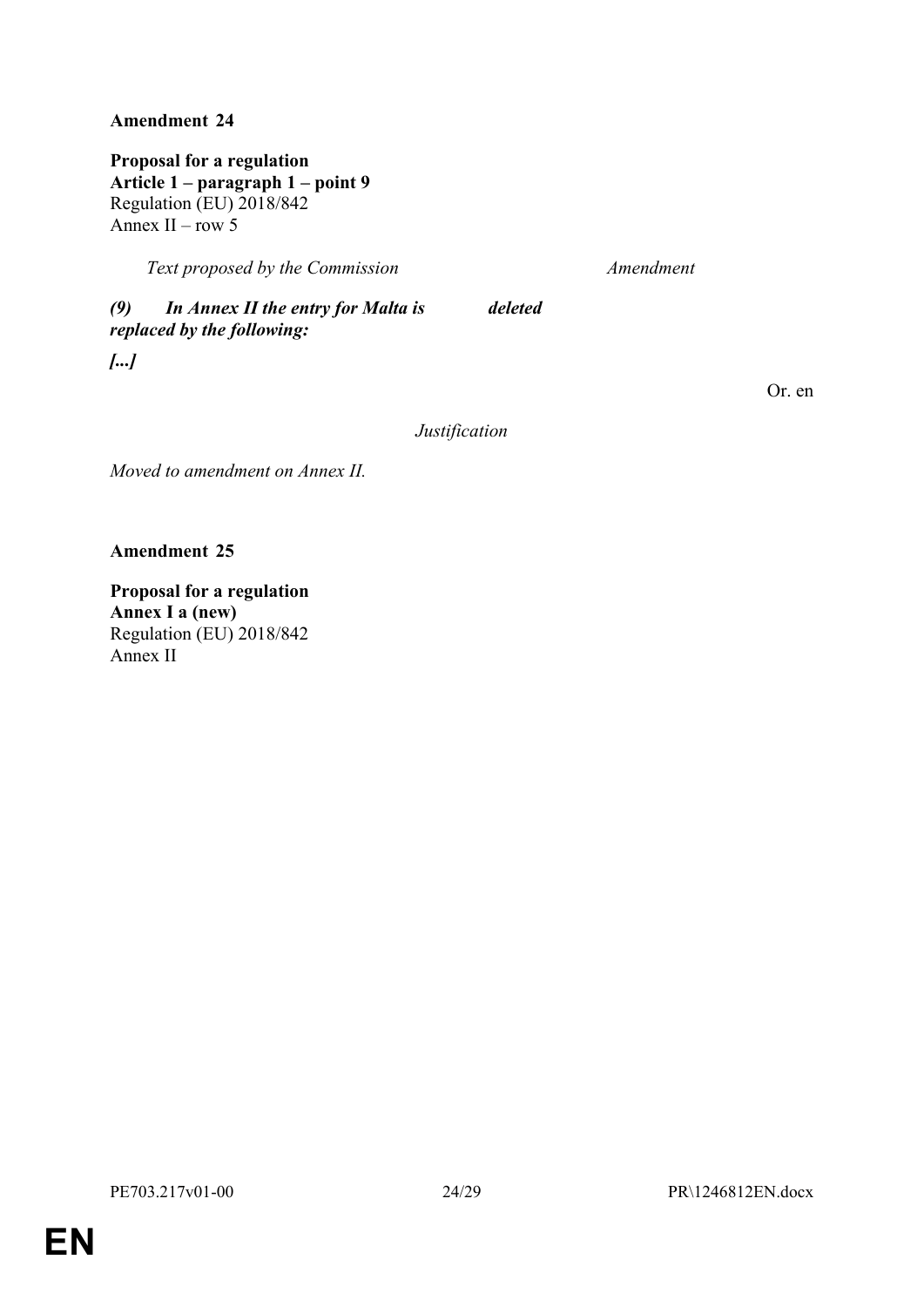### *Present text*

## *ANNEX II*

### MEMBER STATES THAT MAY HAVE A LIMITED CANCELLATION OF EU ETS ALLOWANCES TAKEN INTO ACCOUNT FOR COMPLIANCE PURSUANT TO ARTICLE 6

|             | Maximum percentage of 2005 greenhouse gas<br>emissions determined in accordance with<br>Article $4(3)$ |
|-------------|--------------------------------------------------------------------------------------------------------|
| Belgium     | $2\%$                                                                                                  |
| Denmark     | $2\%$                                                                                                  |
| Ireland     | $4\%$                                                                                                  |
| Luxembourg  | 4%                                                                                                     |
| Malta       | $2\%$                                                                                                  |
| Netherlands | $2\%$                                                                                                  |
| Austria     | $2\%$                                                                                                  |
| Finland     | $2\%$                                                                                                  |
| Sweden      | $2\%$                                                                                                  |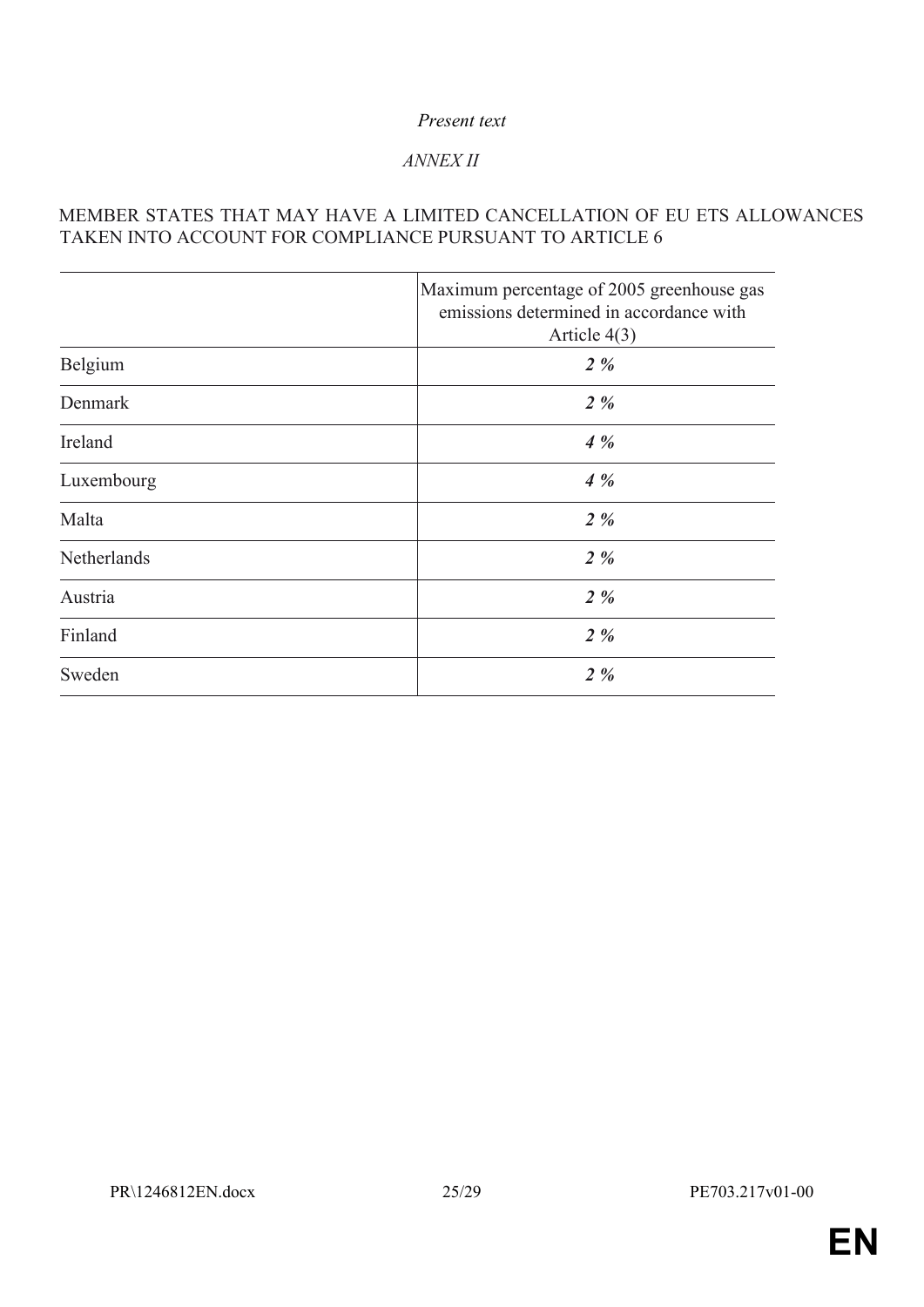### *ANNEX II*

### MEMBER STATES THAT MAY HAVE A LIMITED CANCELLATION OF EU ETS ALLOWANCES TAKEN INTO ACCOUNT FOR COMPLIANCE PURSUANT TO ARTICLE 6

|             | Maximum percentage of 2005 greenhouse gas<br>emissions determined in accordance with<br>Article $4(3)$ |
|-------------|--------------------------------------------------------------------------------------------------------|
| Belgium     | 3%                                                                                                     |
| Denmark     | 3%                                                                                                     |
| Ireland     | 6 %                                                                                                    |
| Luxembourg  | 6 %                                                                                                    |
| Malta       | 7%                                                                                                     |
| Netherlands | $3\%$                                                                                                  |
| Austria     | 3%                                                                                                     |
| Finland     | 3%                                                                                                     |
| Sweden      | $3\%$                                                                                                  |

Or. en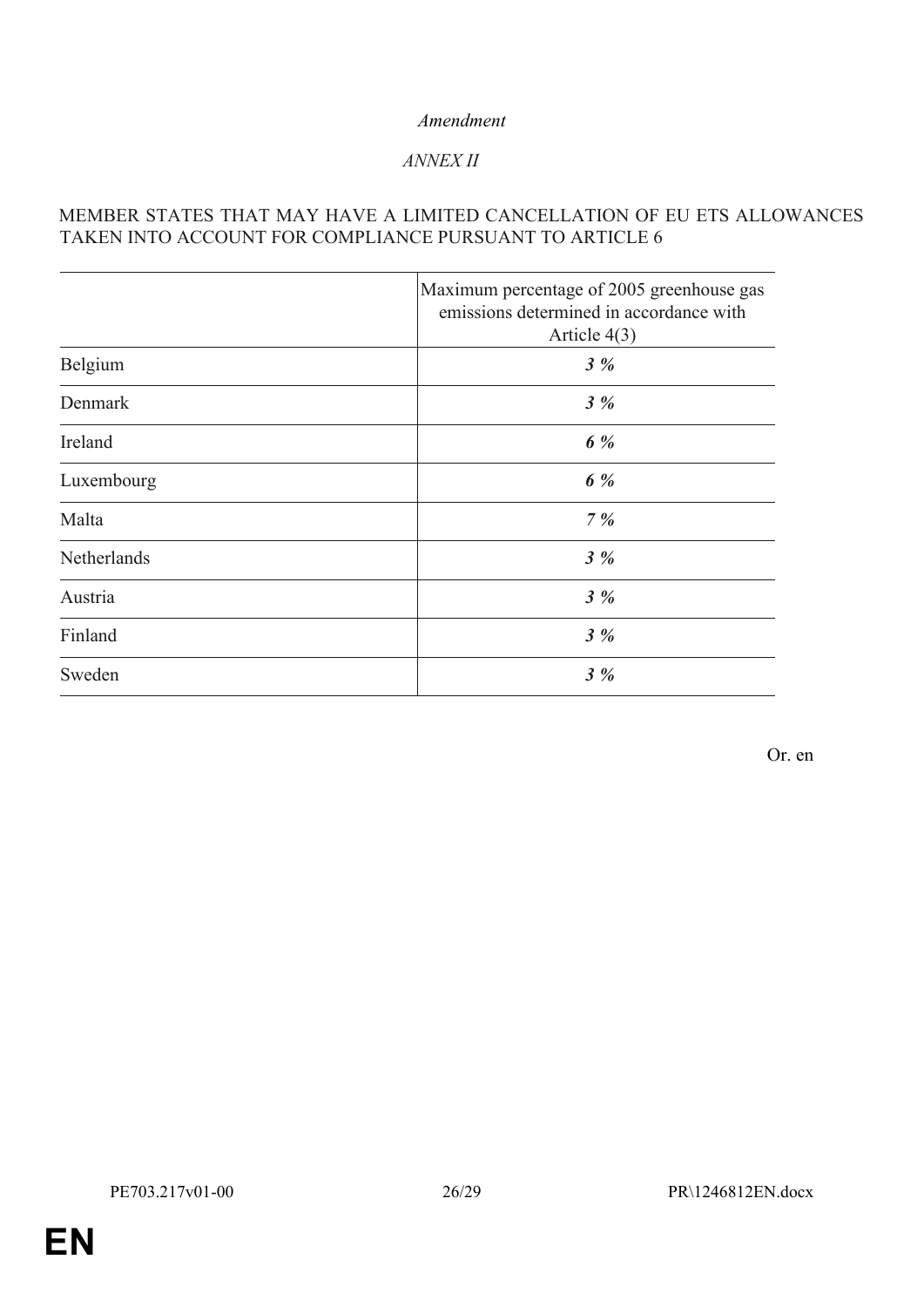# <span id="page-26-0"></span>**EXPLANATORY STATEMENT**

#### **Fighting climate change with more ambition**

In 2020, the European Parliament and the Council adopted Regulation (EU) 2021/1119, the European Climate Law. This landmark initiative commits the EU to reduce emissions by 55 percent by 2030 and reach climate neutrality by 2050. As a result of this agreement, it is necessary to update the EU's climate policy architecture.

The Effort Sharing Regulation (ESR) is a cornerstone of that architecture and currently regulates roughly 60 percent of emissions within the Union. As part of the 'Fit for 55' package, the European Commission has proposed to amend the ESR in order to align its contribution with the objectives of the Climate Law.

The ESR currently covers all greenhouse gas emissions which are covered neither by the EU Emissions Trading System (ETS) nor by the Regulation on Land-Use, Land-Use Change and Forestry (LULUCF). This means that it currently covers direct greenhouse gas emissions from a number of key sectors: transport (except aviation and non-domestic shipping), buildings, agriculture, industrial installations and gases not covered by the EU ETS and waste as well as non-combustion related emissions from energy and product use. It covers  $CO<sub>2</sub>$ emissions as well as a significant share of non- $CO<sub>2</sub>$  emissions.

The general objective of the Commission proposal is to revise the ESR so that it contributes to the ambition to reach at least 55 percent net greenhouse gas emission reductions by 2030 compared to 1990 levels in a cost-effective and coherent way while taking into account the need for a just transition and the need for all sectors to contribute to the EU's climate efforts. The aim is to achieve a gradual and balanced trajectory towards climate neutrality by 2050.

This requires more progressive action in the sectors covered by the ESR. The proposal upgrades national targets in line with an EU-wide reduction of 40% in the ESR sectors compared to 2005 by 2030. Member States contribute to this overall reduction with targets ranging from -10 percent to -50 percent. These national targets are based mainly on GDP per capita.

#### **Increased climate action for Europe.**

The Rapporteur supports the Commission proposal to upgrade the ESR targets in line with the EU's economy-wide 2030 emissions reduction target. However, it is the firm conviction of the Rapporteur that the EU's climate objectives can only be achieved with a more robust legislative framework which requires all Member States to take action.

The Rapporteur has therefore taken several steps to strengthen the Commission proposal in order to make it fit not only for the EU's 2030 target, but also for the overarching objective of climate neutrality by 2050.

#### **All Member States must contribute towards the EU's new climate ambitions.**

The current national targets under the ESR do not require all Member States to lower their emissions. The new Commission proposal changes this: all Member States must now join in

PR\1246812EN.docx 27/29 PE703.217v01-00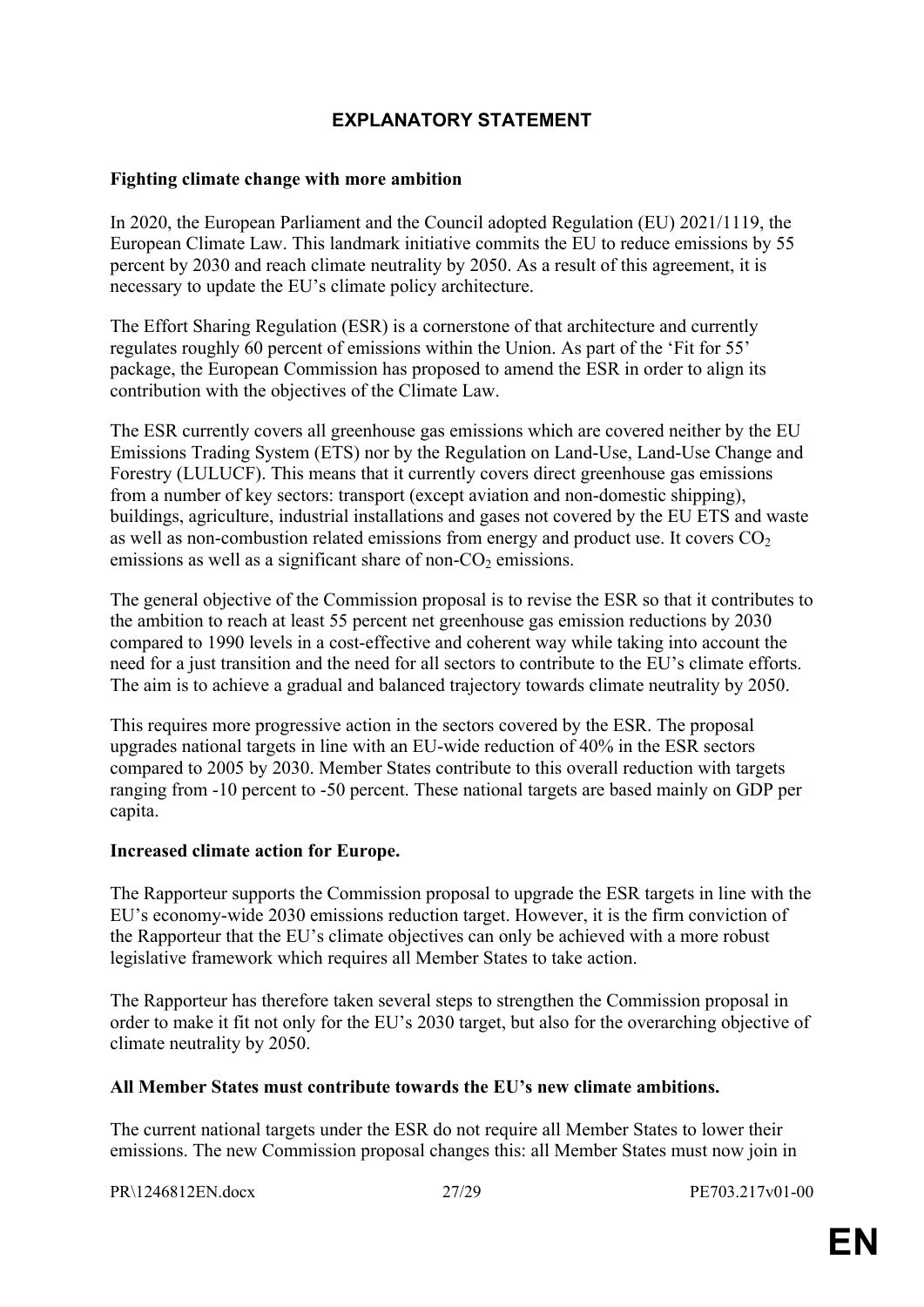on the action. This is something that the European Parliament has long called for, and it is long overdue.

The Rapporteur supports these revisions while noting that there is still a significant discrepancy between Member States' national targets. It is therefore necessary to strengthen the convergence between Member States' efforts within the established targets. To this end, the Rapporteur has made the national targets as strict as possible in order to ensure that all Member States pursue sufficient decarbonisation efforts.

#### **Ensuring that the 2030 targets are actually met.**

It is of vital importance to maintain the integrity of the new emission reduction targets under the ESR and ensure that they are actually met by Member States.

Several potential loopholes in the Regulation have therefore been deleted or restricted by the Rapporteur. This includes restrictions on the ability of Member States to "borrow" emission allowances from their future emissions budget as well as on the ability for Member States to trade allowances. The Rapporteur has also added a requirement that any proceeds by a Member State from emissions trading within the ESR must be allocated to climate action  $-$  a key step to ensure a streamlined focus on climate action throughout the Regulation.

In addition, the Rapporteur has deleted the so-called Safety Reserve. This reserve consists of 105Mt CO2 equivalents and can be accessed by Member States with a low GDP per capita that are failing to meet their emission reduction targets. Given that GDP per capita has already been taken into account when establishing the national reduction targets, and that Member States have a variety of flexibilities at their disposal to meet their targets in a cost-effective manner, the Rapporteur is of the opinion that the safety reserve is redundant and should therefore be repealed. This will ensure that Member States prioritise ambitious decarbonisation policies.

For the same reasons, the Rapporteur has repealed the proposal to introduce an additional safety reserve composed of surplus removals generated by Member States in excess of their targets in the LULUCF Regulation. This will also ensure decarbonisation measures across all sectors covered by the Regulation.

#### **Making the national targets fit for climate neutrality by 2050.**

The Regulation sets emission reduction targets for Member States until 2030. It is nonetheless desirable to establish a clear linkage between the ESR and the objective of climate neutrality enshrined in the Climate Law. The European Parliament has already taken a clear position that the objectives of the Climate Law should be met by each individual Member State. The Rapporteur has therefore created a clear linkage between the ESR and the Climate Law in order to codify some steps to be taken by Member States post-2030 and set the EU on track towards climate neutrality by 2050.

#### **Let Member States reach their targets in a way that works best for them.**

The EU is diverse, and Member States have distinctive characteristics and differing economic compositions. Member States should therefore have some flexibility to meet their climate